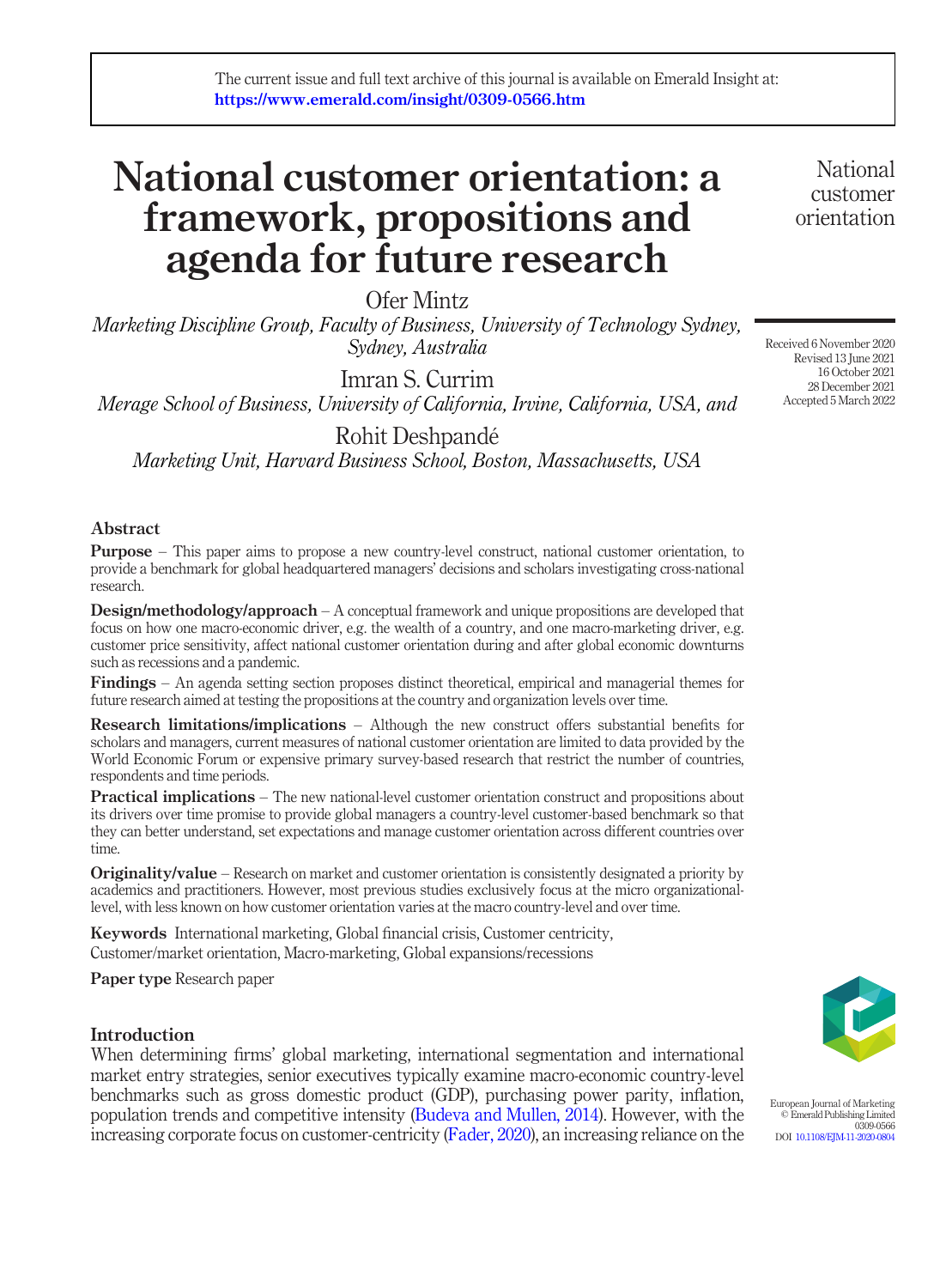revenues and profits from foreign markets [\(Morgeson](#page-25-0) et al., 2015) and customer behavior that has significantly changed in the aftermath of the COVID-19 pandemic ([Deshpandé](#page-23-1) *et al.*, [2020](#page-23-1)), firms today, more than ever before, are in need of understanding macro-marketing or customer-based benchmarks. Hence, we propose a new macro-marketing benchmark, national customer orientation, which provides country-level differences on the average customer orientation across firms operating in a country.

The positive consequences of an individual firm's market/customer orientation on its performance has been a focus of much research in marketing (Kirca et al.[, 2005;](#page-25-1) [Pekovic and](#page-26-0) [Rolland, 2016](#page-26-0)). In fact, previous literature on the consequences of market/customer orientation is perhaps one of the most cited literatures in the marketing discipline (e.g. see [Palmatier](#page-26-1) et al., 2019 for a review). Yet, as shown in [Table 1](#page-2-0), this literature has almost exclusively investigated customer orientation at the micro organizational-level in a single country so or in a very limited number of countries, with few to no studies at the macro country-level. Thus, to our knowledge, little to no research has:

- developed or used a macro-level construct of customer orientation that focuses on the country and not the firm as the level of analysis; and
- investigated what drives differences in such a macro-level construct of customer orientation across countries and over time.

The absence of current benchmarks on the average level of customer orientation in a country and how such customer orientation varies over time has resulted in difficulties for firms deciding on which, when, and how to enter markets [\(Marchi](#page-25-2) et al., 2014), particularly on the extent their global marketing strategies need to be adapted or standardized for their local markets ([Venaik and Midgley, 2019](#page-26-2)). Further, the lack of benchmarks has led to challenges for how firms should approach their global market segmentation based on their required responsiveness to customer needs ([Budeva and Mullen, 2014\)](#page-23-0) or national differences in market sizes, geographical distances and economic blocks [\(Chung, 2010\)](#page-23-2). Consequently, it is no surprise that top executives of many global firms, who seek to be customer-centric, report that urging their foreign offices to adopt such a focus often encounters substantial resistance from local managers [\(McKinsey and Company, 2017\)](#page-25-3). And, it is not surprising that almost-half (46%) of CMOs in a 2019 global survey indicated that they struggled with keeping up with their consumers' expectations or implementing such customer-centric efforts around the world ([Isobar, 2019](#page-24-1)).

Thus, firms seeking to grow profitably in existing and new markets are in need of a macro-marketing or customer-based benchmark to better understand the extent of customer orientation across countries to complement their own micro-organizational level of customer orientation. Macro-economic or country-level benchmarks, such as GDP, inflation, purchasing power parity and competitive intensity are the outcomes of interactions between organizations and markets served and market needs and behaviors ([Zaheer and Zaheer,](#page-27-0) [1997](#page-27-0)). These outcomes allow managers, public policymakers and researchers to examine trends in a country that are relevant to their decisions ([Bernanke](#page-22-0) *et al.*, 2019). Hence, it is no surprise that in the international business (IB) literature, many variables such as culture and entrepreneurship include both micro organization-level and macro country-level or national constructs. For example, Geert Hofstede's seminal contribution in his book Culture's Consequences was to establish the need for examining culture at a macro national-level [\(Hofstede, 1980](#page-24-2)). Prior to Hofstede's research, culture was theoretically postulated and measured at a micro organizational-level ([Deshpandé](#page-23-3) et al., 2000). Our motivation for introducing national customer orientation is conceptually similar: we propose a macro

**EIM**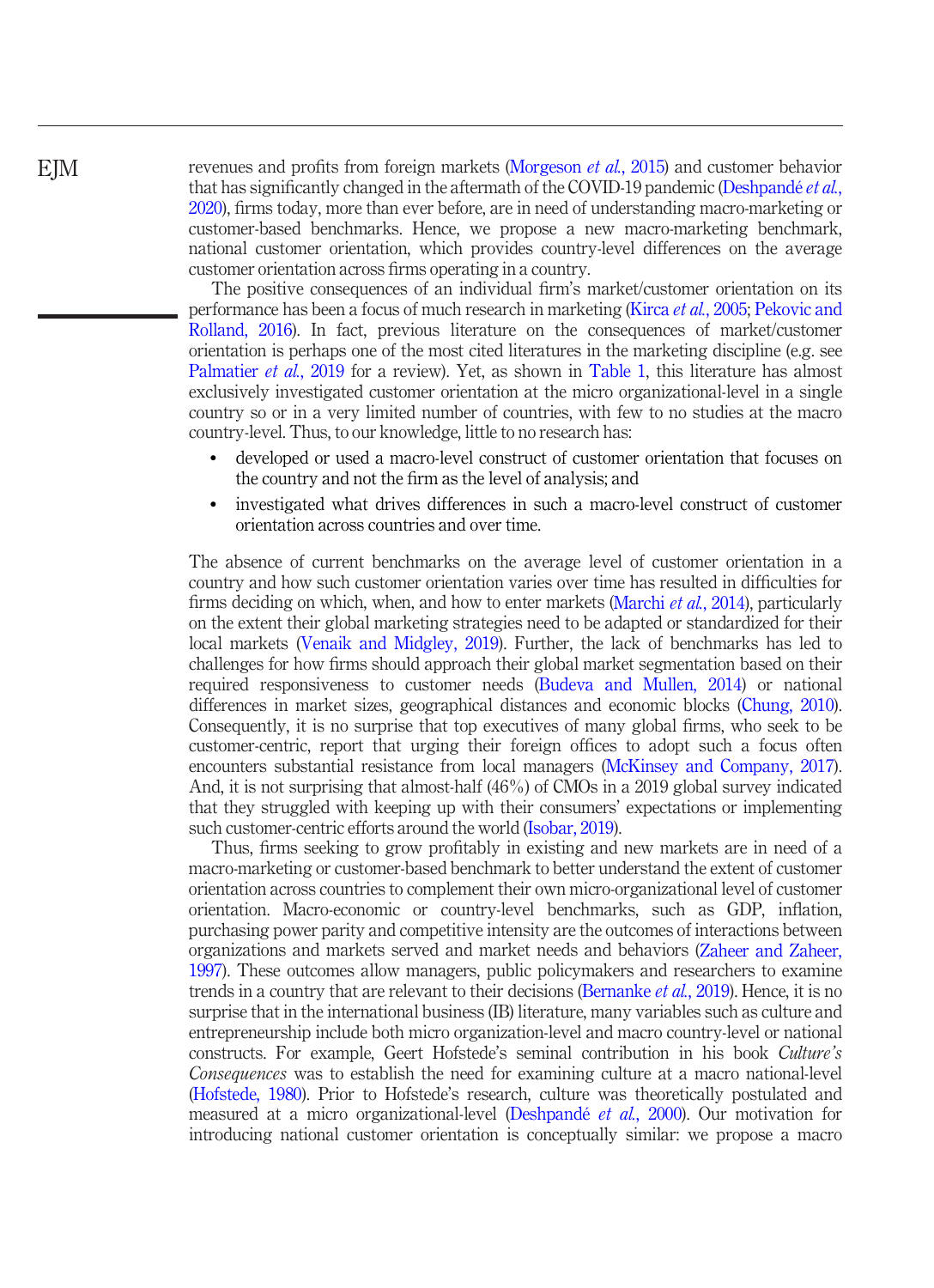<span id="page-2-0"></span>

| Author(s)                                                                     | of<br>Considered<br>M-I driver<br>M-PS? | M-Cust/Mkt Or?<br>Considered<br>driver of<br>M-PS                | Considered M-<br>Cust/Mkt Or?<br>I driver of M-                                       | M-Cust/Mkt Or?<br>M-I & M-PS on<br>moderation of<br>mediation or<br>Considered        | analysis<br>Unit of   | Study type                                 | countries in<br>analysis<br>No. of                               | Summary                                                                                                                                                                                                                                                                 |
|-------------------------------------------------------------------------------|-----------------------------------------|------------------------------------------------------------------|---------------------------------------------------------------------------------------|---------------------------------------------------------------------------------------|-----------------------|--------------------------------------------|------------------------------------------------------------------|-------------------------------------------------------------------------------------------------------------------------------------------------------------------------------------------------------------------------------------------------------------------------|
| Markides (2007)<br>Anderson and                                               | $\ensuremath{\mathrm{Yes}}$             | $\rm \stackrel{\circ}{\rm \hspace{-0.8ex}X}$                     | $\rm \stackrel{\circ}{\rm \hspace{-0.8ex} \rule{0.1ex}{0.5ex}\hspace{-0.2ex} \times}$ | $\rm \stackrel{\circ}{\rm \hspace{-0.8ex} \rule{0.1ex}{0.5ex}\hspace{-0.2ex} \times}$ | National              | Cross-sectional<br>interviews              | ρ.                                                               | suggest the biggest hurdle is ensuring that<br>consumers in low-income countries,<br>products or services are affordable.<br>When creating new products for                                                                                                             |
| Cano et al. (2004)                                                            | $\hat{z}$                               | $\gtrsim$                                                        | $\gtrsim$                                                                             | $\gtrsim$                                                                             | Firm                  | Aggregated 53                              | $23\,$                                                           | Meta-analysis of effect of market                                                                                                                                                                                                                                       |
| D'Andrea et al.<br>(2006)                                                     | Yes                                     | $\stackrel{\circ}{\mathbf{Z}}$                                   | $\gtrsim$                                                                             | $\gtrsim$                                                                             | National              | Cross-sectional<br>focus groups<br>studies | participants)<br>$4(208$                                         | but are willing to pay for intermediate and<br>Consumers in developing countries have<br>economic- and price-related constraints,<br>orientation on performance                                                                                                         |
| Deshpandé et al.<br>(2000)                                                    | $\gtrsim$                               | $\tilde{z}$                                                      | $\gtrsim$                                                                             | $\gtrsim$                                                                             | Firm                  | Cross-sectional<br>surveys                 | S                                                                | between market orientation and firm<br>Investigate whether the relationship<br>leading brands.                                                                                                                                                                          |
| <b>Ellis</b> (2006)                                                           | $\gtrsim$                               | $\rm \stackrel{\circ}{\rm \stackrel{\circ}{\rm \scriptstyle X}}$ | $\gtrsim$                                                                             | $\gtrsim$                                                                             | Firm                  | Aggregated 56<br>studies                   | 28                                                               | Meta-analysis finds relationship between<br>market orientation and performance is<br>stronger in mature over developing<br>performance differs by country                                                                                                               |
| Ernst et al.<br>(2015)                                                        | Yes                                     | $\tilde{z}$                                                      | $\tilde{z}$                                                                           | $\mathcal{L}^{\circ}$                                                                 | Firm                  | Cross-sectional<br>survey                  | designed for<br>low-income<br>countries<br>products<br>$103$ new | price sensitive but still expect value from<br>Customers in low-income countries are<br>their products.<br>economies.                                                                                                                                                   |
| Grinstein (2008)                                                              | $\stackrel{\circ}{\asymp}$              | $\gtrsim$                                                        | $\rm \stackrel{\circ}{\rm \hspace{-0.8ex} \rule{0.1ex}{0.5ex}\hspace{-0.2ex} \times}$ | $\rm \stackrel{\circ}{\rm \hspace{-0.8ex} \rule{0.1ex}{0.5ex}\hspace{-0.2ex} \times}$ | Firm                  | Aggregated 56<br>studies                   | $\sim$                                                           | coordination) affect innovation greater in<br>individualism and high power distance<br>Meta-analysis finds market orientation<br>competitor orientation, inter-functional<br>components (customer orientation,<br>countries characterized by high<br>national cultures. |
|                                                                               | $\gtrsim$                               | $\mathcal{L}^{\circ}$                                            | $\stackrel{\circ}{\simeq}$                                                            | $\rm \stackrel{\circ}{\rm \hspace{-0.8ex} \rule{0.1ex}{0.5ex}\hspace{-0.2ex} \times}$ | $\operatorname{Firm}$ |                                            | 2                                                                | $_{(continued)}$                                                                                                                                                                                                                                                        |
| Selected literature on<br>cross-country<br>customer and market<br>orientation | Table 1.                                |                                                                  |                                                                                       |                                                                                       |                       |                                            |                                                                  | National<br>customer<br>orientation                                                                                                                                                                                                                                     |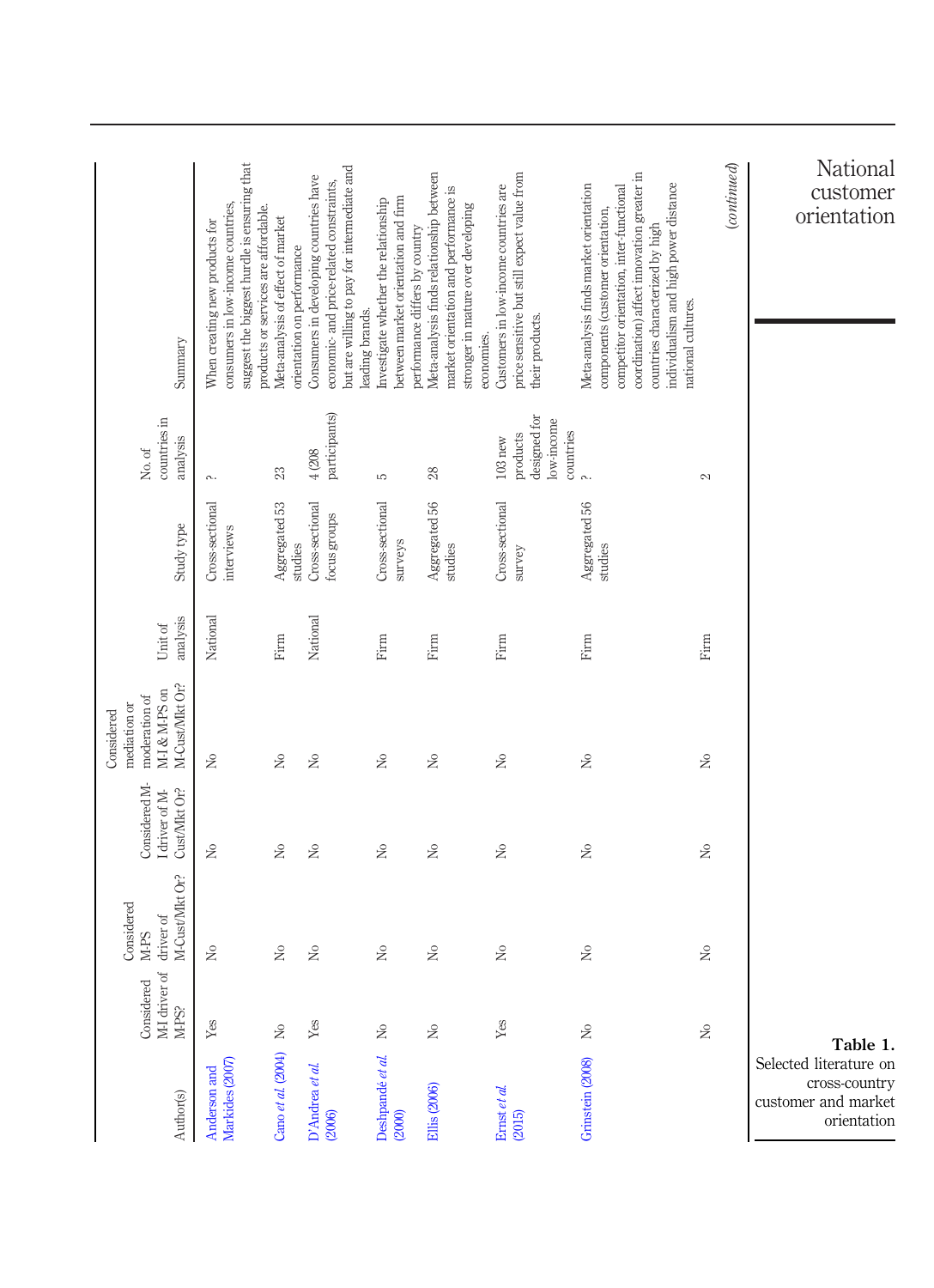| EJM      | Summary<br>countries in<br>analysis<br>$\rm No.$ of<br>Study type<br>analysis<br>Unit of<br>M-Cust/Mkt Or?<br>M-I & M-PS on<br>moderation of<br>mediation or<br>Considered | significantly affect adaptive salesperson<br>Customer orientation was found to<br>Cross-sectional<br>survey | orientation-performance relationship is<br>behavior in Finland but not in Macau.<br>stronger in low power-distance and<br>Meta-analysis finds the market<br>25<br>Aggregated 114<br>studies<br>Firm<br>$\mathcal{L}^{\circ}$ | Finds market orientation of subsidiaries is<br>positively related to the legal institutions,<br>market and the market orientation of<br>local competition in the host country<br>uncertainty-avoidance cultures.<br>subsidiaries of<br>responses<br>from 79<br>3 firms)<br>45 (142<br>Firm<br>Firm<br>$\mathcal{L}^{\circ}$ | and various intra-organizational variables<br>Provides propositions for how Schwartz's<br>relationship between market orientation<br>cultural value dimensions moderate the<br>headquarters<br>Theoretical<br>Theoretical<br>Firm<br>$\overline{R}$ | orientation topics for firms competing and<br>targeting low-income customers in<br>Links the importance of customer<br>emerging markets<br>S<br>Cross-sectional<br>survey<br>Firm<br>$\geq$ | influences the number of metrics used by<br>Investigates how market orientation<br>managers making marketing-mix<br>decisions<br>$16\,$<br>Cross-sectional<br>survey<br>Firm<br>$\geq$ | subsidiaries contingent on national culture<br>global firms can create market oriented<br>Proposes a theoretical model for how<br>Theoretical<br>Theoretical<br>Firm<br>$\geq$ | Consumers in low-income countries desire<br>and are able to pay for quality products<br>tailored to their needs.<br>Theoretical<br>Theoretical<br>National<br>$\gtrsim$ |
|----------|----------------------------------------------------------------------------------------------------------------------------------------------------------------------------|-------------------------------------------------------------------------------------------------------------|------------------------------------------------------------------------------------------------------------------------------------------------------------------------------------------------------------------------------|-----------------------------------------------------------------------------------------------------------------------------------------------------------------------------------------------------------------------------------------------------------------------------------------------------------------------------|-----------------------------------------------------------------------------------------------------------------------------------------------------------------------------------------------------------------------------------------------------|---------------------------------------------------------------------------------------------------------------------------------------------------------------------------------------------|----------------------------------------------------------------------------------------------------------------------------------------------------------------------------------------|--------------------------------------------------------------------------------------------------------------------------------------------------------------------------------|-------------------------------------------------------------------------------------------------------------------------------------------------------------------------|
|          |                                                                                                                                                                            |                                                                                                             |                                                                                                                                                                                                                              |                                                                                                                                                                                                                                                                                                                             |                                                                                                                                                                                                                                                     |                                                                                                                                                                                             |                                                                                                                                                                                        |                                                                                                                                                                                |                                                                                                                                                                         |
|          |                                                                                                                                                                            |                                                                                                             |                                                                                                                                                                                                                              |                                                                                                                                                                                                                                                                                                                             |                                                                                                                                                                                                                                                     |                                                                                                                                                                                             |                                                                                                                                                                                        |                                                                                                                                                                                |                                                                                                                                                                         |
|          |                                                                                                                                                                            |                                                                                                             |                                                                                                                                                                                                                              |                                                                                                                                                                                                                                                                                                                             |                                                                                                                                                                                                                                                     |                                                                                                                                                                                             |                                                                                                                                                                                        |                                                                                                                                                                                |                                                                                                                                                                         |
|          |                                                                                                                                                                            |                                                                                                             |                                                                                                                                                                                                                              |                                                                                                                                                                                                                                                                                                                             |                                                                                                                                                                                                                                                     |                                                                                                                                                                                             |                                                                                                                                                                                        |                                                                                                                                                                                |                                                                                                                                                                         |
|          | Considered M-<br>Cust/Mkt Or?<br>I driver of M-                                                                                                                            |                                                                                                             | $\overline{R}$                                                                                                                                                                                                               | effect found<br>Control for<br>capita, no<br>GNP per                                                                                                                                                                                                                                                                        | $\gtrsim$                                                                                                                                                                                                                                           | $\gtrsim$                                                                                                                                                                                   | $\rm \stackrel{\circ}{\simeq}$                                                                                                                                                         | $\gtrsim$                                                                                                                                                                      | $\gtrsim$                                                                                                                                                               |
|          | M-Cust/Mkt Or?<br>Considered<br>driver of<br>M-PS                                                                                                                          |                                                                                                             | $\mathcal{L}^{\circ}$                                                                                                                                                                                                        | $\mathcal{L}^{\circ}$                                                                                                                                                                                                                                                                                                       | $\stackrel{\circ}{\approx}$                                                                                                                                                                                                                         | $\gtrsim$                                                                                                                                                                                   | $\geq$                                                                                                                                                                                 | $\rm \stackrel{\circ}{\simeq}$                                                                                                                                                 | $\gtrsim$                                                                                                                                                               |
|          | M-I driver of<br>Considered<br>M-PS?                                                                                                                                       |                                                                                                             | ż                                                                                                                                                                                                                            | ż                                                                                                                                                                                                                                                                                                                           | $\gtrapprox$                                                                                                                                                                                                                                        | ż                                                                                                                                                                                           | $\gtrsim$                                                                                                                                                                              | $\gtrsim$                                                                                                                                                                      | Yes                                                                                                                                                                     |
| Table 1. | Author(s)                                                                                                                                                                  | Kaynak et al.<br>(2016)                                                                                     | Kirca et al.<br>(2005)                                                                                                                                                                                                       | Kirca et al.<br>(2011)                                                                                                                                                                                                                                                                                                      | Kirca and Hult<br>(2009)                                                                                                                                                                                                                            | Maity and Singh<br>(2021)                                                                                                                                                                   | Mintz et al.<br>(2021)                                                                                                                                                                 | Nakata and<br>Sivakumar<br>(2001)                                                                                                                                              | Weidner (2012)<br>Nakata and                                                                                                                                            |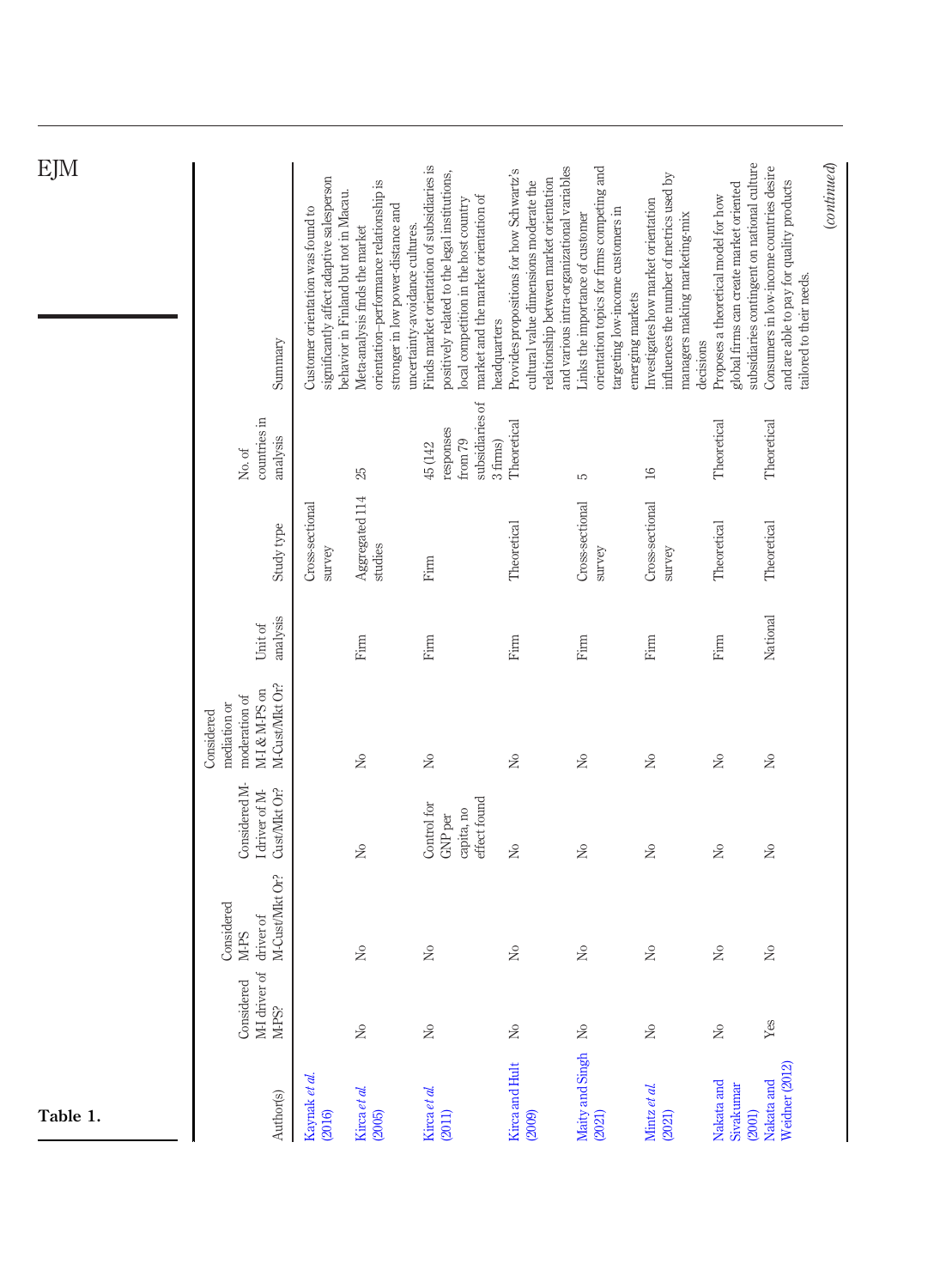| Author(s)                        | t.<br>Considered<br>M-I driver<br>M-PS? | M-Cust/Mkt Or?<br>Considered<br>driver of<br>M-PS | Considered M-<br>Cust/Mkt Or?<br>I driver of M- | M-Cust/Mkt Or?<br>M-I & M-PS on<br>moderation of<br>mediation or<br>Considered             | analysis<br>Unit of | Study type                                                                                   | countries in<br>analysis<br>$\rm No.$ of      | Summary                                                                                                                                                                                                                                                                                                               |
|----------------------------------|-----------------------------------------|---------------------------------------------------|-------------------------------------------------|--------------------------------------------------------------------------------------------|---------------------|----------------------------------------------------------------------------------------------|-----------------------------------------------|-----------------------------------------------------------------------------------------------------------------------------------------------------------------------------------------------------------------------------------------------------------------------------------------------------------------------|
| Ozkaya et al.<br>(2015)          | $\gtrsim$                               | $\rm \stackrel{\circ}{\simeq}$                    | $\gtrsim$                                       | $\gtrsim$                                                                                  | Firm                | Cross-sectional<br>survey                                                                    | $\mathbb{C}$                                  | customer (or competitor) orientation leads<br>Cross-country comparison shows that, in<br>the USA, as compared to Chinese firms,<br>to both higher customer (or competitor)<br>knowledge competence and enhanced                                                                                                       |
| Theoharakis and<br>Hooley (2008) | $\approx$                               | $\frac{1}{2}$                                     | $\mathcal{L}^{\circ}$                           | $\mathcal{L}^{\circ}$                                                                      | Firm                | Cross-sectional<br>survey                                                                    | 3                                             | Compares how the relationship between<br>customer orientation and performance<br>market-based innovation.                                                                                                                                                                                                             |
| Viswanathan<br>et al. (2009)     | ż                                       | $\stackrel{\circ}{\approx}$                       | $Y$ es                                          | $\stackrel{\circ}{\approx}$                                                                | Firm                | Qualitative<br>study                                                                         | $\overline{\phantom{0}}$                      | orientation when competing in bottom of<br>Describes the importance for firms to<br>varies between New and Old Europe<br>engage in sustainable customer                                                                                                                                                               |
| Zhou et al. $(2007)$ No          |                                         | $\mathcal{L}^{\circ}$                             | $\tilde{z}$                                     | $\mathcal{L}^{\circ}$                                                                      | Firm                | Cross-sectional<br>survey                                                                    | 56 (from 184<br>hotels)                       | Examines how the effects of customer and<br>are moderated by different environmental<br>competitor orientations on performance<br>the pyramid marketplaces                                                                                                                                                            |
| This study                       | Yes                                     | Yes                                               | Yes                                             | Yes                                                                                        | National            | Theoretical (if<br>2007 to 2017)<br>use WEF data<br>annually from<br>longitudinal,<br>can be | Theoretical (if<br>use WEF data<br>can be 112 | Examines how wealth of a country impacts<br>national customer orientation, whether<br>mediates this relationship, and how a<br>global economic shock moderates the<br>national customer price sensitivity<br>relationships<br>institutions                                                                            |
|                                  |                                         |                                                   |                                                 | studies testing this relationship between one or a small subset of countries are not shown |                     |                                                                                              |                                               | Notes: M-I = Macro-Income, M-PS = Macro-Price Sensitivity, M-Cust/MIxt Or = Macro-Customer/Market Orientation; We summarize studies investigating how<br>country characteristics moderate the link between market orientation and performance with the meta-analysis described above, so the large list of individual |
|                                  |                                         |                                                   |                                                 |                                                                                            |                     |                                                                                              |                                               |                                                                                                                                                                                                                                                                                                                       |
| Table 1.                         |                                         |                                                   |                                                 |                                                                                            |                     |                                                                                              |                                               | National<br>customer<br>orientation                                                                                                                                                                                                                                                                                   |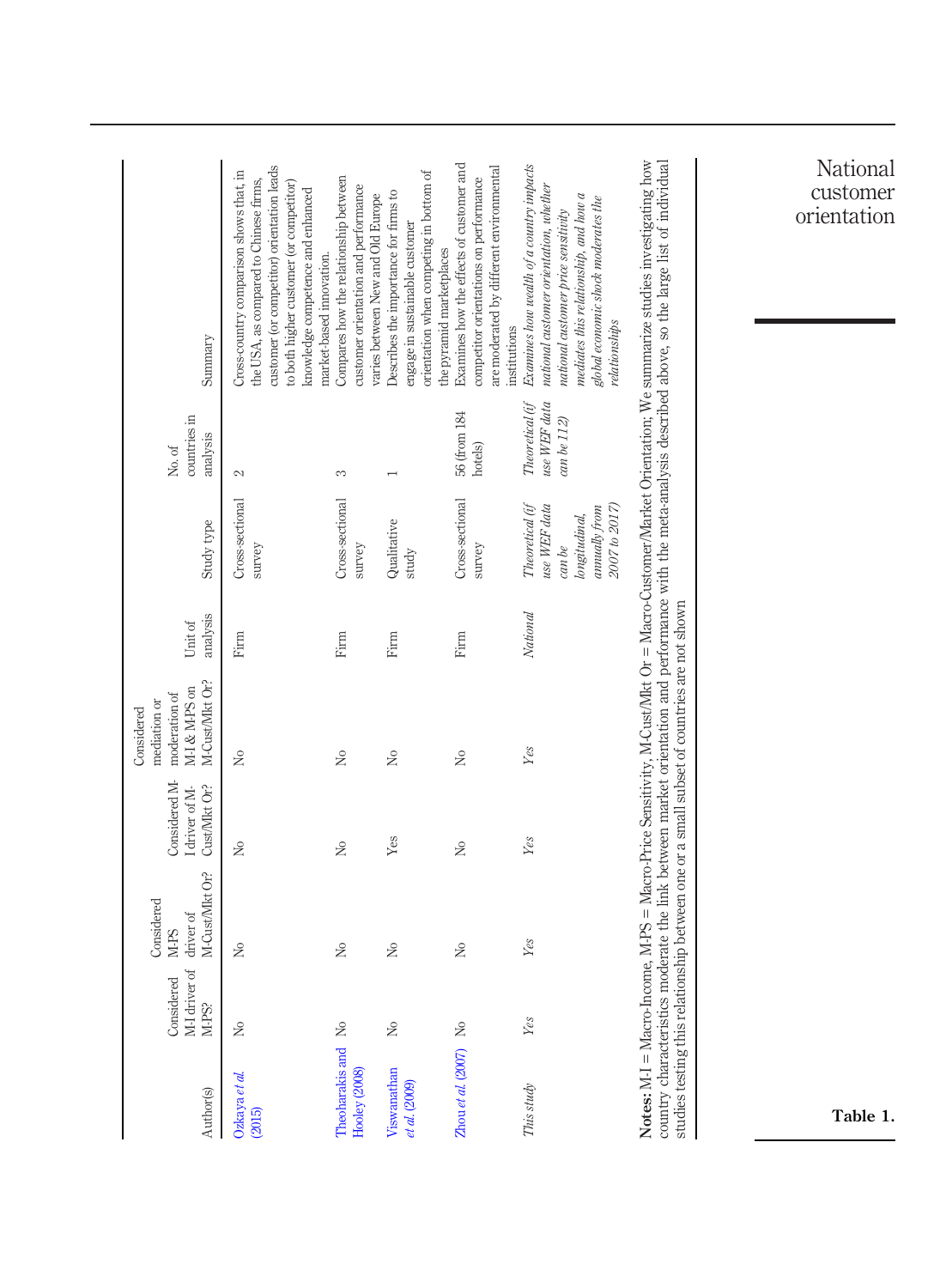country-level version to complement what has been heretofore a micro organizational-level construct.

The proposal of a macro country-level customer orientation construct and benchmark should also complement the micro organizational-level customer orientation construct. Managers and scholars can use both constructs to gain a better understanding of variance in customer orientation, and drivers of such variance within and across countries. Further, the macro countrylevel construct can help addresses a repeated criticism that international marketing and IB research needs to account for multiple levels of abstraction, i.e. at both the micro organizational-and macro-country level [\(Kirkman](#page-25-7) *et al.*, 2006; [Tung and Stahl, 2018\)](#page-26-6) and the false dichotomy in these literatures that [Farley and Lehmann \(1994,](#page-24-8) p. 112) describe as "everything is different" versus "everything is the same" across and within countries [\(Mintz](#page-25-5) et al., 2021).

Therefore, to provide a conceptual and managerial advancement for the marketing and IB literatures at the macro country-level, we first propose and develop the national customer orientation construct. National customer orientation is defined as the average customer orientation across firms operating in a country. This macro country-level measure of customer orientation builds on the micro firm-level market/customer orientation literature [\(Deshpandé, 1999](#page-23-7); [Gray and Hooley, 2002](#page-24-9); [Moorman and Day, 2016\)](#page-25-8) and the current state of theory and managerial practice with respect to macro-economic and macro-marketing drivers of cross-national differences in customer orientation.

Second, we develop a conceptual framework with corresponding general propositions on antecedents (drivers) of national customer orientation, including mediators and moderators expected to influence customer orientation across countries and time. Our model focuses on three major macro country-level variables and six general propositions, derived from the economic theory of production ([Wolman, 1921\)](#page-27-3), the marketing theory of buyer segmentation [\(Smith, 1956](#page-26-7)) and the economic theory of shocks and business cycles ([Schumpeter, 1939\)](#page-26-8). The first proposition builds on the macro-economic literature to suggest that customer orientation is a luxury of rich nations, with the wealth of a country proxied, for example, by the country's GDP per capita. The second set of propositions build on the macro-marketing literature to suggest that price sensitivity, traditionally proxied by the extent to which buyers in a country make decisions across products and services based on price versus nonprice performance attributes, mediates the relationship underlying the first proposition. The third set of propositions build on the macro-environmental literature to suggest that the effects of the wealth of a nation and its price sensitivity on customer orientation are expected to be moderated by or dependent on global economic shocks, i.e. proxied, for example, by the Global Financial Crisis (GFC) of 2007–2009 and the COVID-19 pandemic of 2020–2021.

Third, we propose an agenda for future research on national customer orientation that outlines distinct theoretical, empirical and managerial opportunities for future researchers to follow. Our agenda sets a managerial goal for researchers to assist executives in global organizations seeking to expand in new countries at certain points in time to:

- form better expectations of the baseline-level of customer orientation in the new country and time period;
- better understand why the level of customer orientation in the new country and time period is likely to be higher or lower in comparison to other countries and time periods; and
- use such expectations and understanding in new and more effective ways.

Further, by developing propositions about the expected effects of major time-varying macroeconomic (i.e. GDP per capita) and macro-marketing (i.e. price sensitivity) country-level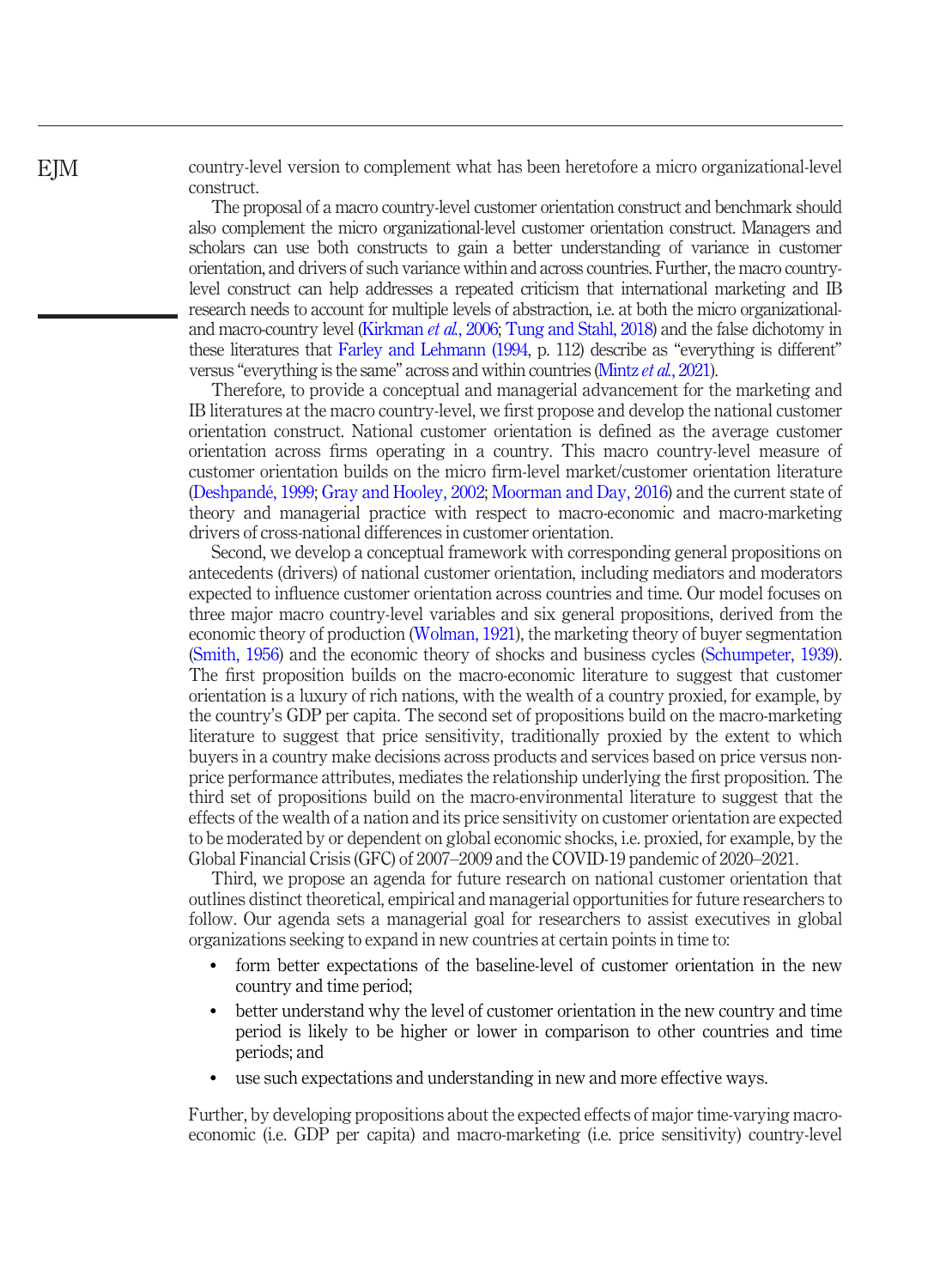variables, respectively, on national customer orientation, we address an identified but not rectified limitation of a lack of research focusing on cross-national antecedents of customer orientation ([Gray and Hooley, 2002\)](#page-24-9). Finally, we identify several empirical questions that need to be addressed and describe potential data sources researchers can use to test such empirical questions while also noting current limitations with such data.

National customer orientation

# Current state of knowledge

#### Overview

The marketing field typically focuses on the antecedents and consequences related to micro individual-level customer and firm actions, which use the customer or the firm as the unit of analysis. For example, most of the customer behavior and customer choice modeling research examines what affects customer preferences, choices and actions ([Choudhary](#page-23-8) et al., [2017\)](#page-23-8), whereas much of the marketing strategy and analytics research examines what affects firms' marketing decisions and performance [\(Mintz and Currim, 2015\)](#page-25-9). Further, much of this marketing research also includes an analysis of how meso industry-level drivers further impact customer or firm actions (Kirca et al.[, 2011\)](#page-24-6). In addition, some customer- and firm-related studies have used national culture or national resources using data on individuals, and not on firms, to examine how cross-national factors may influence customer or firm related behaviors and outcomes ([Theoharakis and Hooley, 2008\)](#page-26-5).

Yet, to our knowledge, little to no research has employed the country as a unit of analysis, i.e. used macro-economic or macro-marketing drivers at the country-level, to explain what affects the variance in firms' customer orientation efforts across a large number of countries over time. In contrast, the focus in cross-national studies has been on employing the customer or firm as the unit of analysis to explain the variance between the (individual) customer's or firm's behaviors. For example, the international marketing literature often focuses on global market entry and segmentation tactics, which includes analysis of market sizes, geographical distances, political environment, language and religious similarities ([Marchi](#page-25-2) *et al.*, 2014), and a variety of macro-economic variables, such as the average wealth of the population (Ernst *et al.*[, 2015](#page-24-3)), and a macro-marketing variable, such as the average customer's price sensitivity ([Kübler](#page-25-10) *et al.*, 2018).

What is missing from current analyses are macro country-level marketing benchmarks that explain the marketing and customer-focused efforts firms are employing across countries. Benchmarks that provide such a country-level overview do not appear to exist to help guide firms making international marketing decisions. Hence, we focus on providing one major customer-focused marketing benchmark, customer orientation, at the national or country level, primarily because previous research on customer orientation at the micro organizational-level has found support for a positive relationship between customer orientation and firm performance across a number of different settings ([Grinstein, 2008](#page-24-4); [Pekovic and Rolland, 2016\)](#page-26-0).

#### Organizational-level studies on cross-national customer orientation

Previous research on cross-national customer orientation, as summarized in [Table 1](#page-2-0), primarily focuses on how an individual firm's level of customer orientation impacts firm performance outcomes and what impacts this customer orientation to performance outcome relationship [\(Ozkaya](#page-26-4) *et al.*, 2015; [Theoharakis and Hooley, 2008\)](#page-26-5). However, this research has not focused its investigations on identifying cross-national antecedents of customer orientation, which has led to a lack of knowledge on cross-national antecedents of customer orientation ([Gray and Hooley, 2002\)](#page-24-9). Further, the majority of the cross-national micro organizational-level research has examined customer orientation in a small subset of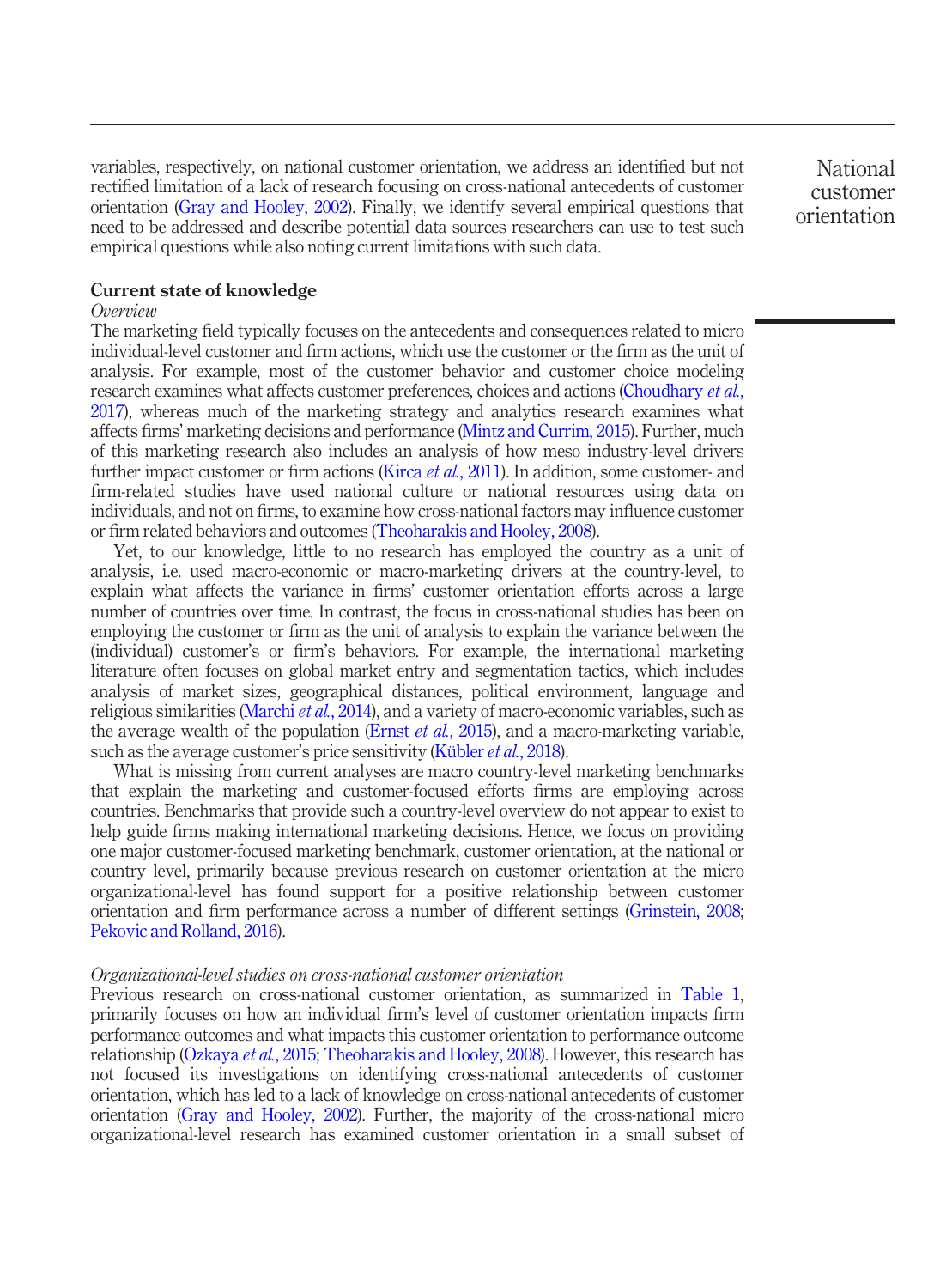# EJM

countries [\(Kaynak](#page-24-5) et al., 2016; [Ozkaya](#page-26-4) et al., 2015) or in a larger set of countries but focused on a single firm or its subsidiaries (Kirca *et al.*[, 2011;](#page-24-6) Zhou *et al.*[, 2007](#page-27-2)). This has focused the literature's ability to generate quite useful micro firm-level insights but limited its macro country-level insights.

In addition, despite micro organizational-level customer orientation research examining how customer orientation has evolved over time for firms in a single country [\(Jaramillo and](#page-24-10) [Grisaffe, 2009](#page-24-10); [Kumar](#page-25-11) et al., 2011), cross-national customer orientation research has primarily been forced to employ cross-sectional one-time surveys. The associated costs and difficulties to obtain random samples with cross-sectional surveys has limited the number of countries, the number of firms or respondents per country and the ability to examine the impact of macro time-varying country-level characteristics on customer orientation. Consequently, it remains unclear about whether and how macro country-level characteristics affect customer orientation across countries and over time. This has created a theoretical gap of knowledge for scholars in marketing, IB and management.

#### How national-level studies address limitations of organizational-level studies?

We propose national customer orientation as a macro national-level benchmark, based on the average level of customer orientation across firms operating in a country, similar to how other macro-economic benchmarks are readily computed and used as indicators on a country's economy. Macro-economic constructs, such as the level of inflation and unemployment, allow researchers, managers and policymakers to observe general trends in a country and permit an investigation of whether and how these different trends impact the average person and firm in a country [\(Bernanke](#page-22-0) et al., 2019). Similarly, a national customer orientation establishes a benchmark that managers can use to observe the average level of customer centricity by firms in a country in addition to permitting researchers to investigate what drives differences in national customer orientation across countries and over time.

Of course, a limitation in any macro country-level construct is that it potentially overlooks the differences in subgroups within a country, which is commonly referred to as "heterogeneity in effects" in the psychological ([Kievit](#page-24-11) et al., 2013) and marketing [\(Andrews](#page-22-2) et al.[, 2002](#page-22-2)) literatures. For example, the vast majority of macro country-level variables, such as inflation and unemployment, vary over regions, industries and product categories but still provide firms and policy makers important insights at a national level ([Bernanke](#page-22-0) *et al.*, [2019](#page-22-0)). Similarly, national customer orientation aggregates different firms operating in the country, such as whether they are big or small, target B2B, B2C or mixed B2B and B2C customers, the industries they compete in, levels of success, and various other financial and marketing characteristics. Empirically, such heterogeneity in macro country-level studies can be addressed by using either a priori segmentation of countries based on theory, a posteriori inference of segments of countries based on latent class regression models or including a number of micro organizational-level or meso industry-level variables to control for such effects [\(Andrews and Currim, 2003](#page-22-3)). Hence, we briefly note here and provide more details in the agenda setting section about the importance for future research to account for such micro organizational-level and meso industry-level heterogeneity in macro countrylevel empirical studies.

#### Defining and developing the national customer orientation construct

The theoretical development of the national customer orientation construct builds on the aforementioned macro-economics literature, the micro firm-level market/customer orientation based literature and current managerial practices. For example, in the micro firm-level marketing customer orientation based literature, [Narver and Slater \(1990](#page-26-9), p. 21)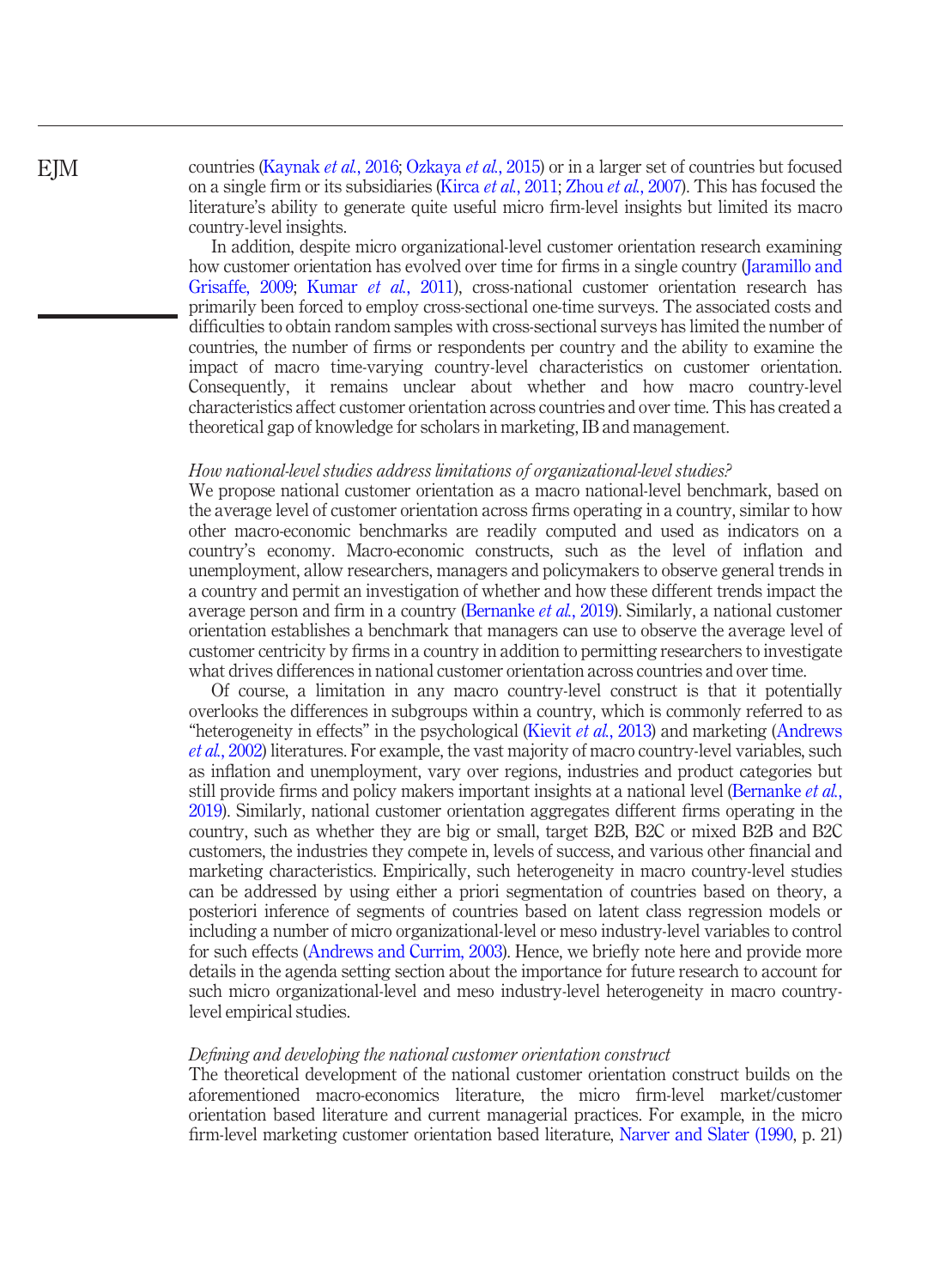state: "Customer orientation is the sufficient understanding of one's target buyers to be able to create superior value for them continuously." [Ruekert \(1992\)](#page-26-10) discusses how key aspects of market orientation concerns a customer focused strategy that emphasizes the development and execution of business unit strategy driven by the market (as opposed to driven by product considerations or executive preferences). [Jaworski and Kohli \(1993](#page-24-12), p. 54) state that it is important for market orientation to consider both "activities-response design (i.e. using market intelligence to develop plans) and response implementation (i.e. executing such plans)." [Deshpandé \(1999\)](#page-23-7) summarizes that strategic, not tactical issues, such as customercentricity, and the firms' ability to effectively execute marketing campaigns are the major consistent strategic objectives for firms. In addition, [Deshpandé \(1999](#page-23-7), p. 166) suggests: "Many of the most interesting marketing problems are global, not local." [Gray and Hooley](#page-24-9) [\(2002,](#page-24-9) p. 981) state: "Much of the research into market orientation has been concerned with examining the marketing concept (a corporate culture or philosophy) and implementing the marketing concept or measuring marketing strategy behaviours." Further, [Moorman and](#page-25-8) [Day \(2016\)](#page-25-8) summarize the literature on customer orientation by suggesting firms are more likely to achieve and sustain a long-term competitive advantage when they create value by employing customer-centric strategies.

Thus, traditionally, the rich literature on market/customer orientation distills the definition of customer orientation into two main dimensions: the extent to which an individual firm:

- 1. understands, considers and treats its customers well; and
- 2. is successful in its marketing efforts aimed at delivering value to such customers.

We build on this literature to define national customer orientation as the average level of customer orientation across firms operating in a country based on firms' understanding, consideration, and treatment of customers, and their success at delivering value to customers.

Managerially, the two dimensions of customer orientation also align with current practices and beliefs. For example, senior executives residing in 21 countries indicated in a 2015 Economist Intelligence Unit survey that an increase in customer retention and sales by treating their customers well was: "By far the most important benefit of investment in customer experience" ([The Economist Intelligence Unit, 2015](#page-26-11), p. 5). Consequently, the World Economic Forum (WEF) incorporates measures of national customer orientation in its Global Competitiveness Report (GCR) based on firms' (operating in a country) "degree of customer orientation" or focus on their customers' well-being and their "extent of marketing" or success in their marketing to such customers [\(World Economic Forum, 2017\)](#page-27-4).

Why do we propose aggregation of previous definitions and measures of micro organizational-level customer orientation up to the macro national-level? Given that aggregation from the organizational to the national-level always involves loss of information on the variance across organizations operating in a country, what is to be potentially gained from aggregation? There are two potential main benefits. First, a macro national-level customer orientation measure offers an opportunity to understand the variance in customer orientation across countries, which has been largely missing heretofore. We take a first step in this direction by proposing a conceptual framework of drivers, mediators and moderators of national customer orientation. Second, a macro national-level customer orientation measure offers an opportunity to understand how customer orientation may vary within an organization that is operating in multiple countries based on the average customer orientation in the country or nations in which it operates, which has also been largely missing heretofore. Next, we propose a model of antecedents,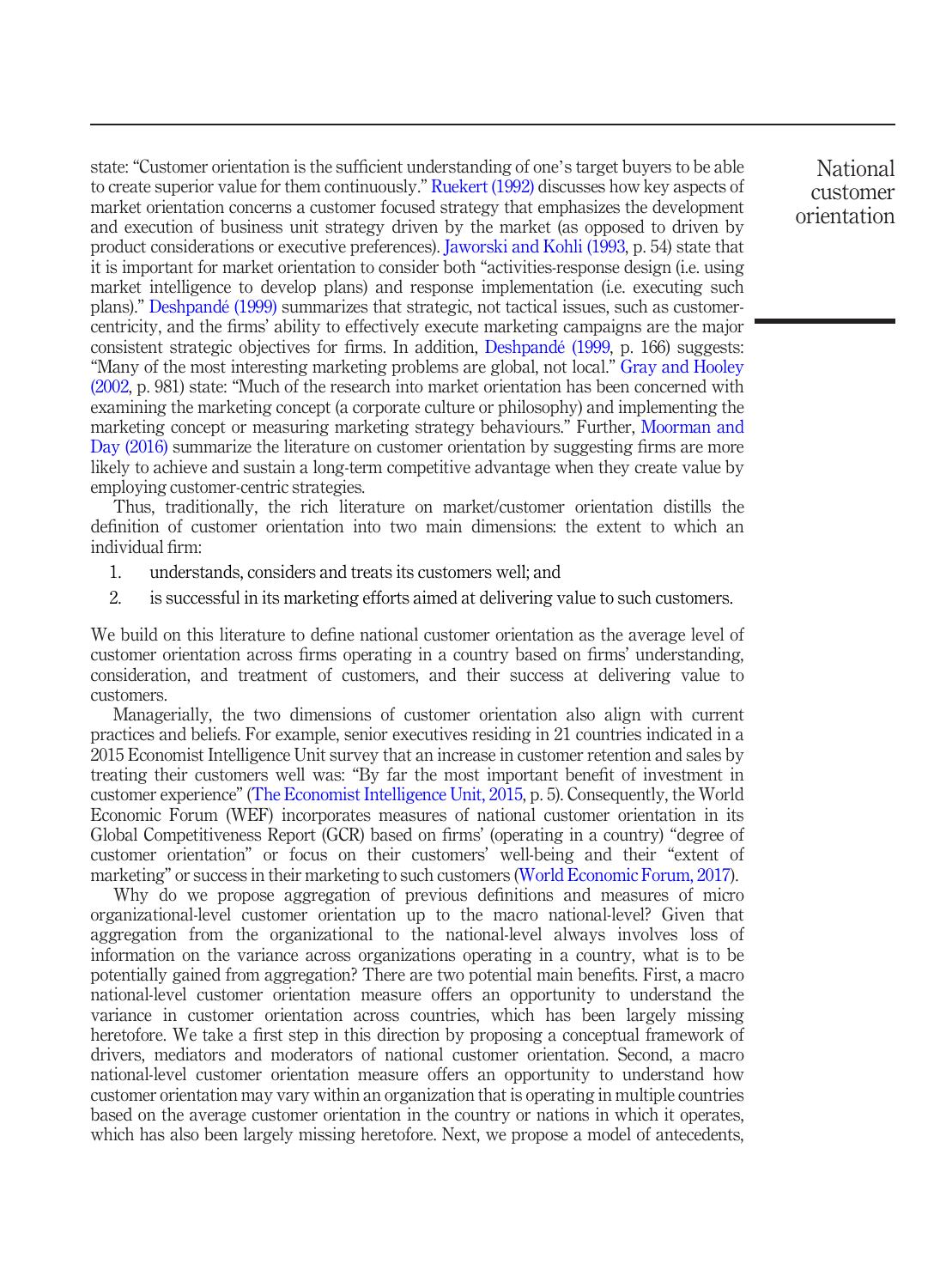mediators and moderators of national customer orientation. Then, we provide an agenda for future research that expands on the benefits for researchers and practitioners of a macro national-level customer orientation measure.

# Conceptual framework

Derived from central tenets of the macro-economic and macro-marketing literatures, we present our conceptual framework in [Figure 1](#page-9-0). Because this is the first work, to our knowledge, that seeks to understand the drivers of national customer orientation, we focus our framework on macro country-level drivers for the sake of parsimony. However, in the agenda section, we describe how researchers can include micro organizational-level or meso industry-level variables to enrich the analysis of drivers of macro country-level customer orientation.

The proposed framework includes three main drivers of national customer orientation (two country-level and one global-level) and six theory-based propositions, which we detail in the next sub-section. The development for each driver and proposition follows two steps. First, we provide a theoretical base of prior work to demonstrate the conceptual contribution of each proposition for scholars of the international marketing and IB literatures. Second, we demonstrate the practical contribution of each proposition for marketing practitioners, focusing on the practical realities and challenges associated with managing customer orientation across countries all over the world.

Our first focal proposed driver of national customer orientation is a macro-economic condition, the level of wealth in a country, which is derived from economic theory and the theory of production ([Wolman, 1921\)](#page-27-3). The wealth of a country, which is proxied by variables such as GDP per capita, GDP, national income and wages, employment, inflation, trade and balance of payments, provides an indicator of a country's average productivity, economic well-being and living standard and consumption [\(Samuelson and Nordhaus, 2009](#page-26-12)). This average wealth in a country is likely to affect the proportion of customers with higher consumption levels, extent of market heterogeneity, and ability for firms to establish segmentation based on customers' differing wants and needs (Zhou *et al.*[, 2007\)](#page-27-2). Thus, while less analyzed in the customer orientation literature, the relationship between the level of wealth in a country and national customer orientation is expected to influence the average firm's motivation to care about their customers' preferences, well-being and treat them well and make efforts to desirably differentiate their products and services from their competitors.



<span id="page-9-0"></span>Figure 1. **Conceptual** framework for understanding national customer orientation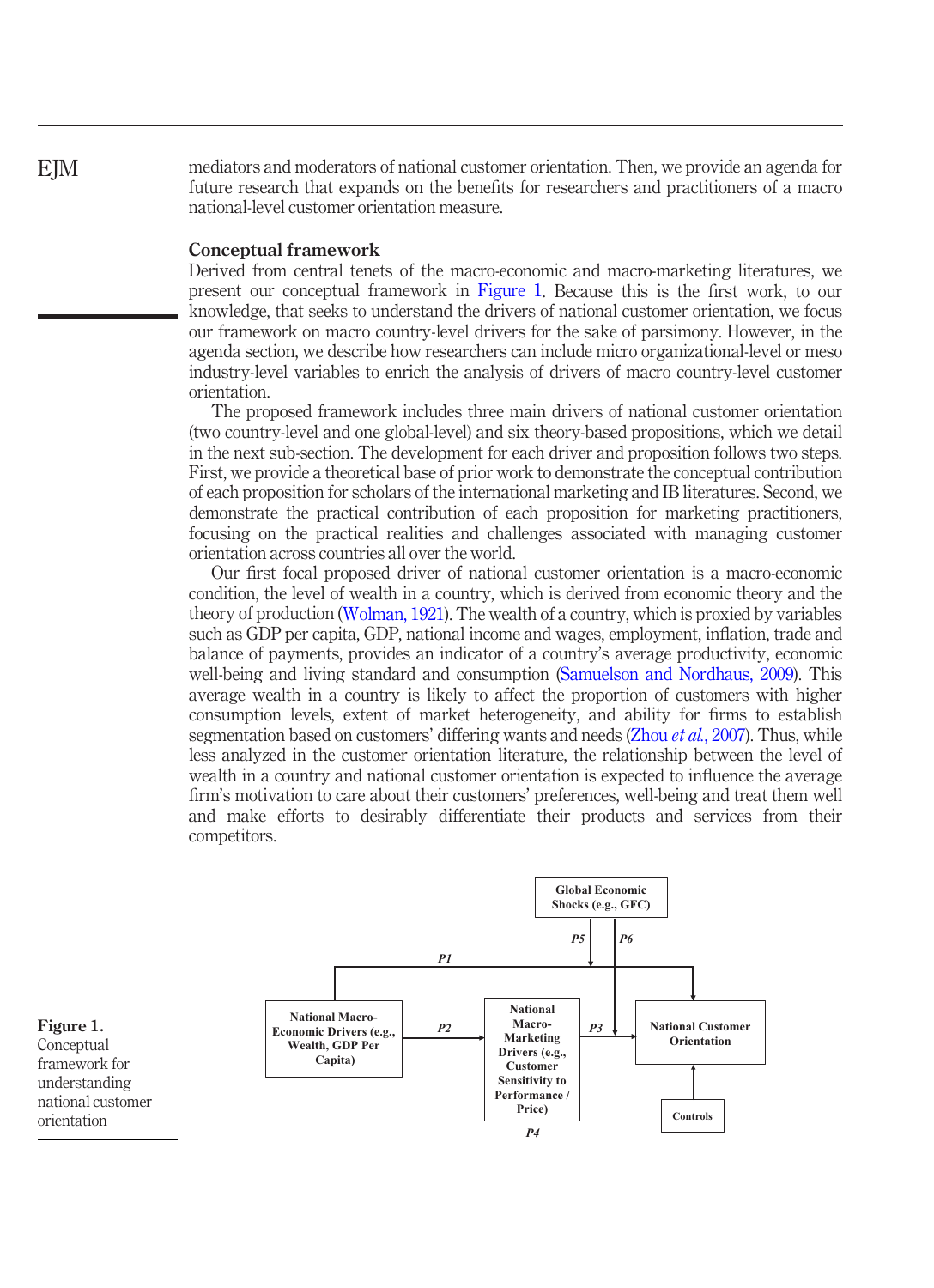Second, based on the marketing theory of buyer segmentation and product differentiation [\(Smith, 1956](#page-26-7)), we expect a key macro-marketing variable, national customer price sensitivity, to help explain the relationship between the level of wealth (e.g. GDP per capita) in a country and its national customer orientation. The customer price sensitivity in a country is the extent to which customers, in aggregate or on average, make product and service decisions based on price relative to non-price performance attributes [\(World](#page-27-4) [Economic Forum, 2017](#page-27-4)). Economic theory and the theory of production posit that the wealth of a country or average well-being and living standard of individuals in a country is likely to influence the average customer's price sensitivity: customers in less wealthy countries are on average, although not always, expected to be more price sensitive  $(D'Andrea et al., 2006)$  $(D'Andrea et al., 2006)$  $(D'Andrea et al., 2006)$ .

In addition, based on the theory of buyer segmentation and product differentiation, we expect a country's customer price sensitivity to be associated with its customer orientation. With higher customer price sensitivity, customers are expected to be less interested in firms' efforts to differentiate their offerings or be more customer oriented on non-price performance attributes [\(Li and Calantone, 1998](#page-25-12)), despite customers' preferences for overall value in such product offerings (Ernst *et al.*[, 2015](#page-24-3)). As a result, the average firm in countries with higher customer price sensitivity is expected to be less interested in being customer oriented. Taking the causal sequence of the previous arguments together, we expect the effect of wealth of a country (GDP per capita) on national customer orientation to be at least partially mediated, or explained by, its effect on national customer price sensitivity.

Third, based on the rich literature on global economic shocks and business cycles in the macro-economic and marketing literatures ([Schumpeter, 1939;](#page-26-8) [Deleersnyder](#page-23-9) *et al.*, 2009), we expect the following to be moderated or affected by global economic crises, such as the GFC or the COVID-19 pandemic:

- the direct relationship between the wealth of a country (GDP per capita) and its customer orientation; and the
- indirect relationship between the wealth of a country (GDP per capita) and its customer orientation mediated through its overall customer price sensitivity.

When there is a global economic shock or crisis, economic theory suggests that the resulting uncertainty affects both firms' and customers' present and future consumption, spending and investment behavior [\(Brunner](#page-22-4) *et al.*, 1980). Hence, during a global economic crisis, we expect the wealth of a country (GDP per capita) and its customer price sensitivity to have a differential impact on its customer orientation than after the crisis is over.

#### Propositions

We now discuss our six unique general propositions of drivers, mediators and moderators of national customer orientation. We first describe the proposed main effects (P1–P3) and then detail the proposed mediating (P4) and moderating effects (P5 and P6).

# Effects of a country's wealth and its average customer price sensitivity on national customer orientation

Relationship between a Country's wealth and its national customer orientation. Economic theory and the theory of production posit that the average customer in wealthier or more developed countries possesses a higher level of well-being and consumption, i.e. a greater income and resource availability ([Dynan and Sheiner, 2018](#page-23-10)). This allows the average customer in wealthier countries to consider and purchase products that align more with their non-price performance-based preferences, with fewer income or affordability based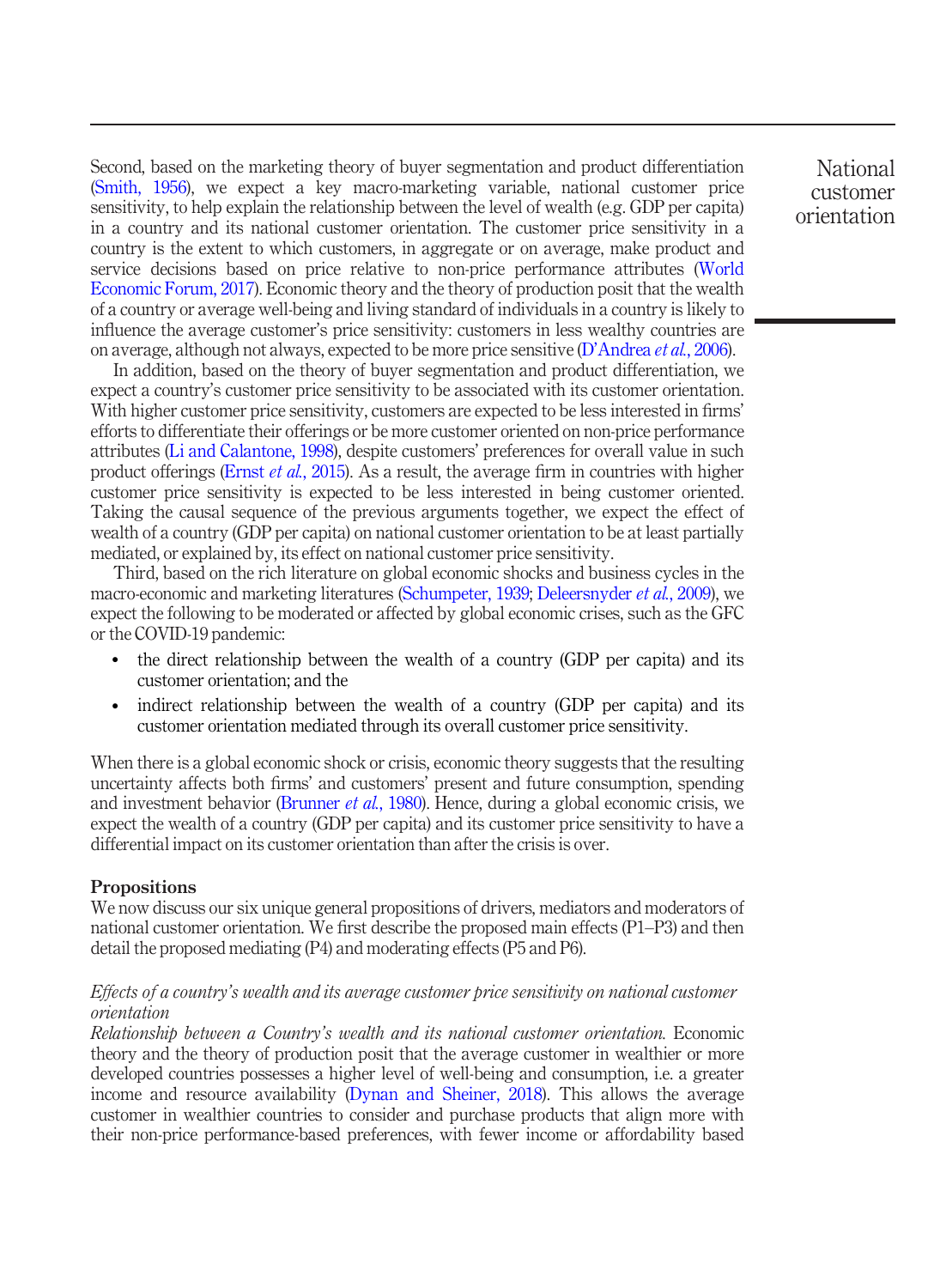restrictions to constrain their purchase decisions [\(Sheth, 2011](#page-26-13)). In addition, this ability to purchase products more aligned with their performance-based preferences allows customers in wealthier or more developed countries to choose from several options or alternatives and exhibit greater heterogeneity in their product or service preferences and how they make purchases (Zhou et al.[, 2007](#page-27-2)). When such options exist and customers are not as constrained to purchase higher-priced options, customers are simply more likely to purchase goods and services from companies that are more customer-centric and match their wants and needs [\(Maity and Singh, 2021\)](#page-25-4). Hence, managers of companies operating in wealthier countries should be more motivated to persuade their firms to be customer-centric so they can differentiate their products and services for heterogeneous customers who have larger product options [\(Day and Nedungadi, 1994\)](#page-23-11).

In contrast, economic theory and the theory of production posits that the average customer in less wealthy or poorer countries has reduced purchasing power, less well-being, lower consumption levels, faces stricter budget and price constraints, purchases fewer products and makes more simplified purchase decisions driven by price-based restrictions [\(Bahadir](#page-22-5) et al., 2015). While customers in poorer countries also demand value and products tailored to their preferences [\(Nakata and Weidner, 2012\)](#page-26-3), firms face difficult challenges to ensure their product and service offerings are affordable for the mass market because of their customers' stricter income and price-based constraints ([Anderson and Markides, 2007\)](#page-22-1). As a result, tension exists for customers between preferring product and service offerings tailored to their wants and non-price performance-based preferences and the economic realities and price constraints such consumers face (D'[Andrea](#page-23-5) et al., 2006).

Hence, with lower priced products and services demanded by customers, managers of firms in poorer countries are expected to be less inclined to be customer-centric, treat such customers well, develop an understanding of their customers' performance-based preferences and less likely to conduct marketing programs aimed at differentiating their products and services from those offered by competitors. In addition, because of the difficulty in appealing to customers based on performance-based wants and needs, managers of firms operating in poorer countries are also expected to believe that the effectiveness of their marketing-mix efforts will be reduced [\(Deleersnyder](#page-23-9) et al., 2009). Consequently, summarizing our previous arguments:

P1. Wealthier countries are expected to have higher national customer orientation.

Relationship between a country's wealth and its average customer price sensitivity. Economic theory and the theory of production also posit that customers in less wealthy or poorer countries (e.g. countries with lower GDP per capita) possess less disposable income and face greater budget or price-based constraints on the goods and services they purchase [\(Burgess](#page-23-12) [and Steenkamp, 2006](#page-23-12)). Despite such constraints, customers in poorer countries expect value from their products and service offerings (D'[Andrea](#page-23-5) et al., 2006) and expect offerings be tailored to their preferences ([Nakata and Weidner, 2012\)](#page-26-3). However, because the average customer in poorer countries has greater financial constraints, their purchase decisions are still likely to be more price sensitive (Gao *et al.*[, 2017\)](#page-24-13). In contrast, economic theory and the theory of production posit that the average customer in wealthier countries (countries with greater GDP per capita) is less budget or price constrained and hence more likely to rely on non-price performance attributes when making purchase decisions [\(Kübler](#page-25-10) *et al.*, [2018](#page-25-10)). Consequently, we propose the following:

P2. Consumers in wealthier countries are expected, on average, to be less price sensitive.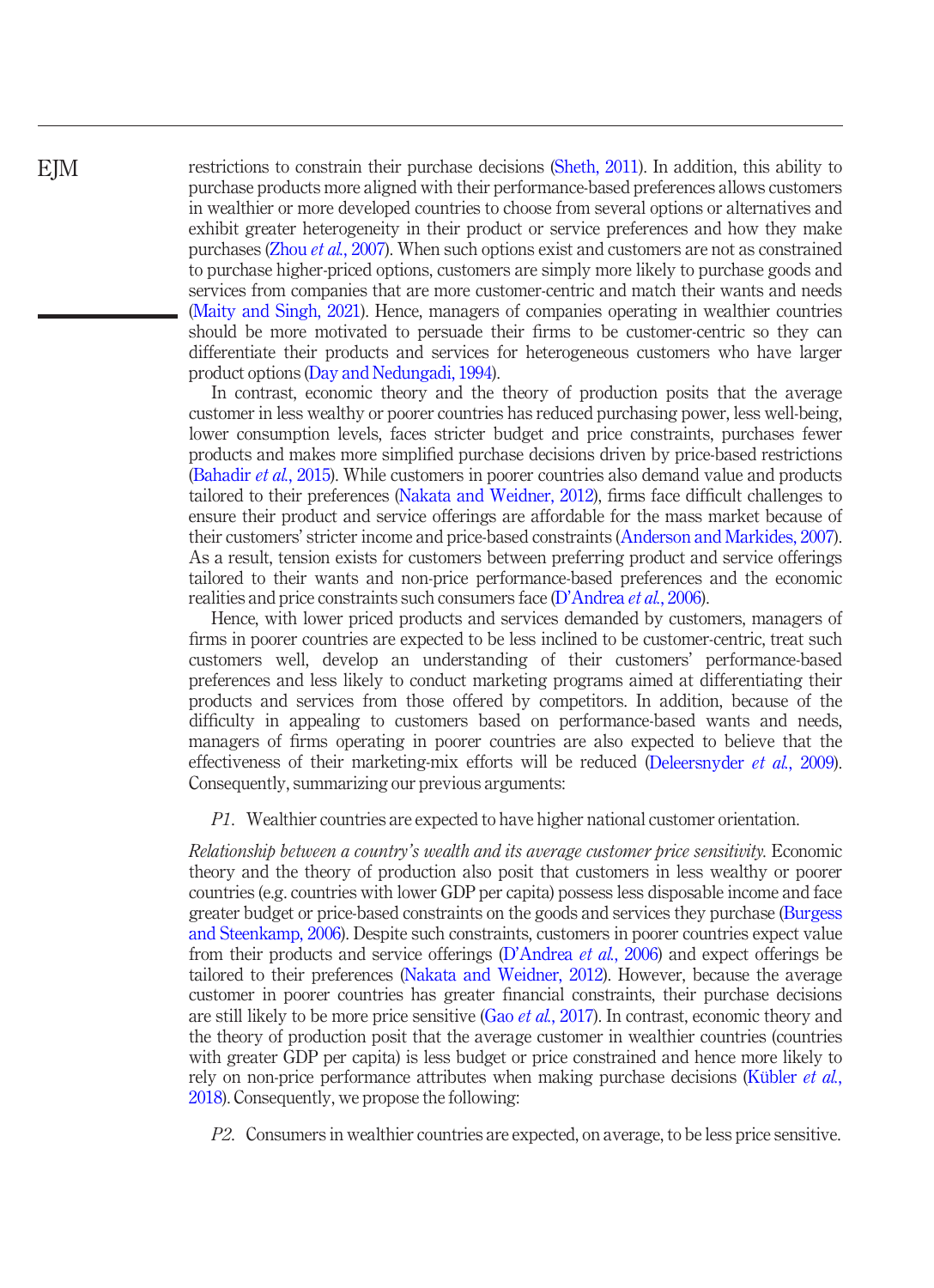Relationship between a country's average customer price sensitivity and its national customer orientation. The marketing theory of buyer segmentation and product differentiation posits that customers with greater disposable incomes often place a lower reliance on price for purchasing decisions, or have a lower price sensitivity, than customers with less disposable incomes ([Viswanathan](#page-27-1) et al., 2009). Thus, the average customer in richer countries is expected to place greater non-price or performance-based demands on their goods and services; demands that require goods and services to match customers' performance-based preferences [\(Li and Calantone, 1998\)](#page-25-12). Consequently, lower price sensitivity in a country is expected to lead to greater customer demands of being treated well and opportunities for managers of firms to segment such customers based on performance-based attributes [\(Burgess and Steenkamp, 2006](#page-23-12)). These opportunities are likely to motivate managers of firms in countries with lower price sensitivity to be more reliant on using customer-centric strategies, i.e. by treating their customers well, understanding their customers and effectively marketing and differentiating their products and services to customers based on such an understanding.

In contrast, in countries where customers have greater price sensitivity, affordability and accessibility become more important for purchasing decisions than non-price performance attributes ([Sheth, 2011\)](#page-26-13). For example, customers in countries with greater price sensitivity must make greater trade-offs and sacrifices from their reference purchase prices to purchase higher priced products and services more tailored to their wants and needs, which customers are hesitant to do (Gao *et al.*[, 2017\)](#page-24-13). The resulting customer hesitancy to purchase products and services that demand a premium price relative to their reference price levels is expected to lower the motivation for managers of firms to increase their customer orientation. Therefore, we propose the following:

P3. Countries with lower average customer price sensitivity are expected to have higher national customer orientation.

Relationship between a country's wealth, its average customer price sensitivity and its national customer orientation. Taking the three previous hypotheses together, we expect that the relationship between the wealth of a country and its national customer orientation will be mediated by its customers' price sensitivity. This is expected because the underlying rationale for why customer orientation is likely to be a luxury of rich nations is based on the average buyer in wealthier nations being less price sensitive than the average buyer in poorer nations. And, when managers of firms face less price sensitive customers, they are expected to be more incentivized to be more customer-centric, treat customers well, understand their customers' performance-based preferences, satisfy such customers and conduct successful marketing efforts to differentiate their products and services from those offered by competitors. Thus, we propose the following:

 $P4$ . National average customer price sensitivity is expected to mediate the relationship between wealth of a country and its national customer orientation.

## Moderating effects of a global economic shock

So far, our hypotheses and underlying rationale do not differentiate between global "good or stable times" and "bad or unstable times," i.e. a global recession or a global pandemic. Business cycle research across the business and economics literatures documents that global demand during economic downturns decreases or at least does not expand at the previous rate prior to the downturn [\(Currim](#page-23-13) *et al.*, 2016 for a review). On average, customers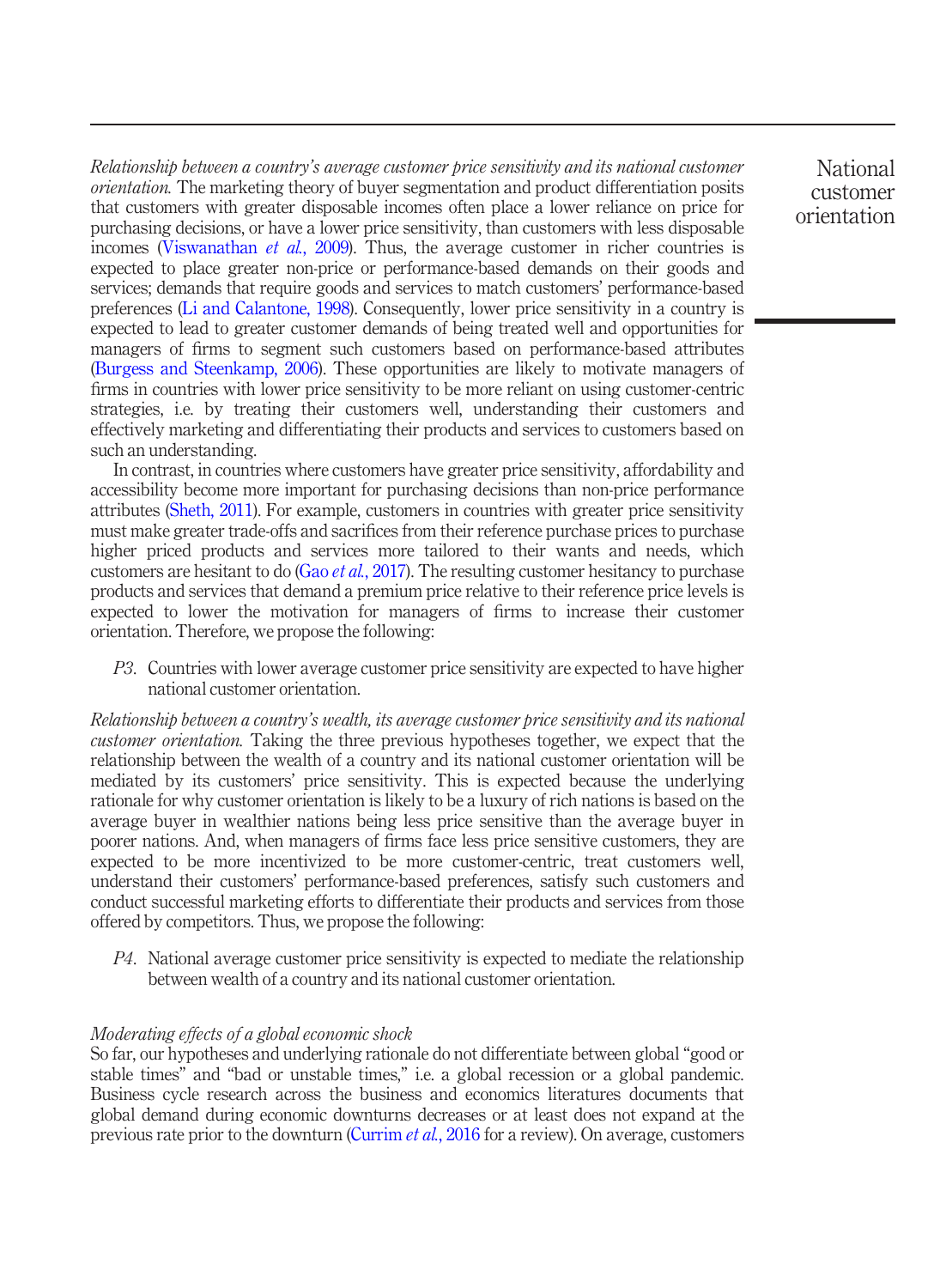and managers expect a reduction of wealth during global downturns, which reduces customer spending ([Fratzscher, 2012\)](#page-24-14), decreases firm purchases from suppliers [\(Dornbusch](#page-23-14) et al.[, 2000\)](#page-23-14) and increases fears of insolvency for many firms ([Deshpandé](#page-23-1) et al., 2020). Further, information transmission about the global economic downturn and ties between financial, governmental and exporting and importing partners impacts customers and firms across the majority of countries [\(Kolb, 2011\)](#page-25-13). Consequently, although customers residing in different countries are expected to vary in the extent to which an economic downturn affects them, global economic downturns are likely to affect both customers' and firms' practices [\(Estelami](#page-24-15) et al., 2001). Thus, we consider whether a global economic downturn resulting from recessions or a pandemic can alter, or moderate, our previous hypotheses.

Normatively, national customer orientation should increase during economic downturns because the on-going turbulence makes it more important for firms to better understand and adjust to current and potential customers ([Dekimpe and Deleersnyder, 2017](#page-23-15)). Further, some firms operating in a country, for example, brands predicated on high customer service (e.g. luxury brands), may not compromise the brand position despite a downturn and may increase (not decrease) marketing spend [\(Currim](#page-23-13) *et al.*, 2016). In addition, many firms' competitors are decreasing their marketing spend during economic downturns, resulting in decreasing marketing and media costs but increasing opportunities for customer-centric firms to gain a competitive advantage ([Mintz, 2021](#page-25-14)).

Yet, an economic downturn lowers customers actual or perceived disposable income across the globe, which results in customers around the world to exhibit greater price-based restrictions and lesser demand for most products and services ([Gordon](#page-24-16) et al., 2013). Exceptions certainly exist for when customer demand actually increases (not decreases) during an economic downturn, such as for alcoholic beverages consumed at home or for cleaning supplies during a pandemic. However, lower demand caused by economic downturns often forces firms to worry about their immediate survival over attempting to establish a competitive advantage ([Currim](#page-23-13) et al., 2016) and makes firms become risk averse, cut marketing expenditures and reduces their dedication to better understanding customers [\(Dekimpe and Deleersnyder, 2017](#page-23-15)).

Heterogeneity exists on how firms across and within countries implement cutbacks in customer orientation. For example, some firms may cut advertising spending, some firms may reduce their front-line staff or customer service efforts and some firms may hesitate to release new products or conduct market research to better understand current customer trends [\(Mintz, 2021\)](#page-25-14). However, overall, economic downturns force the majority of firms across the globe to cut their marketing spending, with such a reduction often being one of their first major budget cuts [\(Srinivasan](#page-26-14) *et al.*, 2011). Thus, we propose the following:

P5. The association between the wealth of a nation and its national customer orientation is expected to be weakened during a global downturn.

Business cycle research has also identified that economic downturns force the majority of customers' price elasticities for goods and services to become stronger ([van Heerde](#page-26-15) *et al.*, [2013](#page-26-15)), with many consumers and firms also switching to lower price products [\(Lamey](#page-25-15) *et al.*, [2007](#page-25-15)). The reason is straightforward: customers around the world possess or perceive to possess less disposable income during global economic downturns so they become more price sensitive on what they can purchase ([Burgess and Steenkamp, 2006\)](#page-23-12). As a result, price and value have been identified as the key drivers for customer purchases during economic downturns [\(Pauwels](#page-26-16) et al., 2013), which also effects firms' nature of learning from customers to be focused on price or value-based attributes relative to non-price performance-based attributes ([Grewal and Tansuhaj, 2001\)](#page-24-17).

**EIM**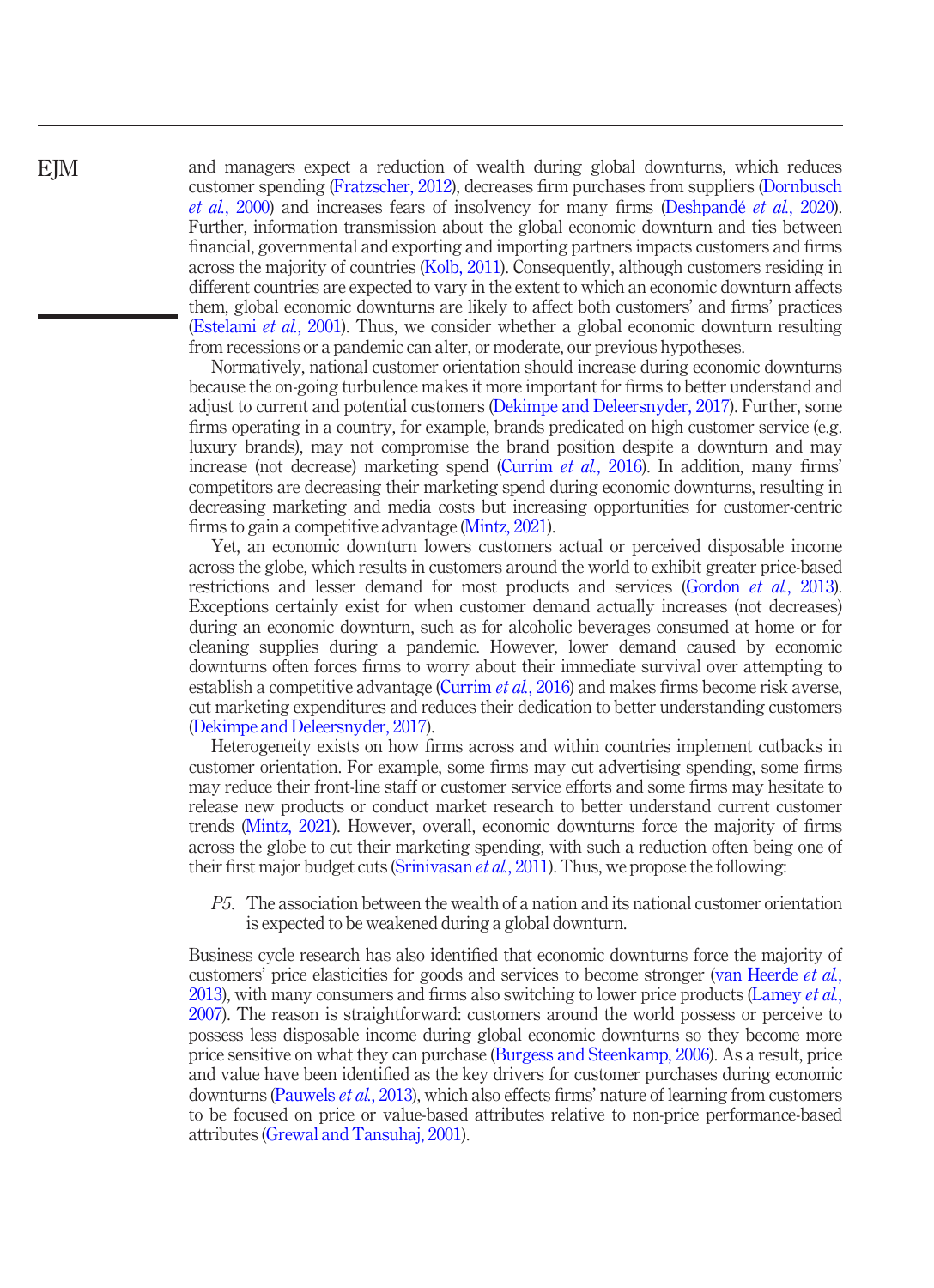Normatively, recessions can change what is to be learned from customers during crises periods, i.e. learning priorities should shift to understanding customers' new values, and how to create corresponding new additional value offerings to target such customers [\(Currim](#page-23-13) et al., 2016). By extension, B2C firms may modify offerings to increase value delivered as a result of that learning and shift their attribute weightings to meet consumers shifting needs (e.g. regarding price, utility and value), whereas B2B firms need to demonstrate value by using easy-to-understand financial justifications, adjusting payment terms and creating product versioning catered to lower price points ([Mintz, 2021\)](#page-25-14). Hence, firms across the world should attempt to capitalize on such uncertainty by maintaining, if not further building their ties with their customers to better understand the underlying preferences for product value. However, the overall financial ramifications of global economic downturns is expected to reduce the extent to which firms match their customers' non-price performance-based preferences [\(Frösén and Tikkanen, 2016\)](#page-24-18) and market and differentiate their products or services on variables other than price [\(Deleersnyder](#page-23-9) *et al.*, [2009\)](#page-23-9). Thus, we propose the following:

P6: The association between the national average customer price sensitivity and national customer orientation is expected to be weakened during the period of a global downturn.

## Control variables

In addition to our main proposed drivers of national customer orientation, we also identify a number of readily available monetary, fiscal, structural, technological, educational and demographic variables derived from the macroeconomics literature ([Bernanke](#page-22-0) *et al.*, 2019) that researchers can employ as controls, as further drivers or as interactions with our focal drivers. Among others, these control variables include: GDP percent change from the year before, population percentage > 65 years of age, competitive intensity, unemployment, inflation, quality of management schools, population, population percent change from year before, mobile phone subscribers, percent of population with broadband access, consumption as a percentage of GDP, corruption, protectionism and time required to start a business (to account for level of bureaucracy). The six propositions developed above can be empirically tested in the absence and presence of these variables to test whether monetary, fiscal, structural, technological, educational and demographic reasons other than our three focal variables account for why customer orientation might vary across countries.

#### Summary

Our six propositions outlined above collectively suggest three targeted topics for research. The first topic is the level of a country's customer orientation is expected to be associated with its national wealth  $(P1)$  and its customers' average price sensitivity  $(P3)$ , i.e. two main effects of:

- (1) national wealth; and
- (2) national customer price sensitivity on national customer orientation.

The second topic is a country's average customer price sensitivity is expected to mediate the relationship between its national wealth and its customer orientation (P4) because customers in wealthier countries are expected on average to be less price sensitive  $(P2)$ , i.e. a mediation effect of national customers' price sensitivity on the relationship between the wealth of a nation and its national customer orientation  $(P1)$ . The third topic is related to the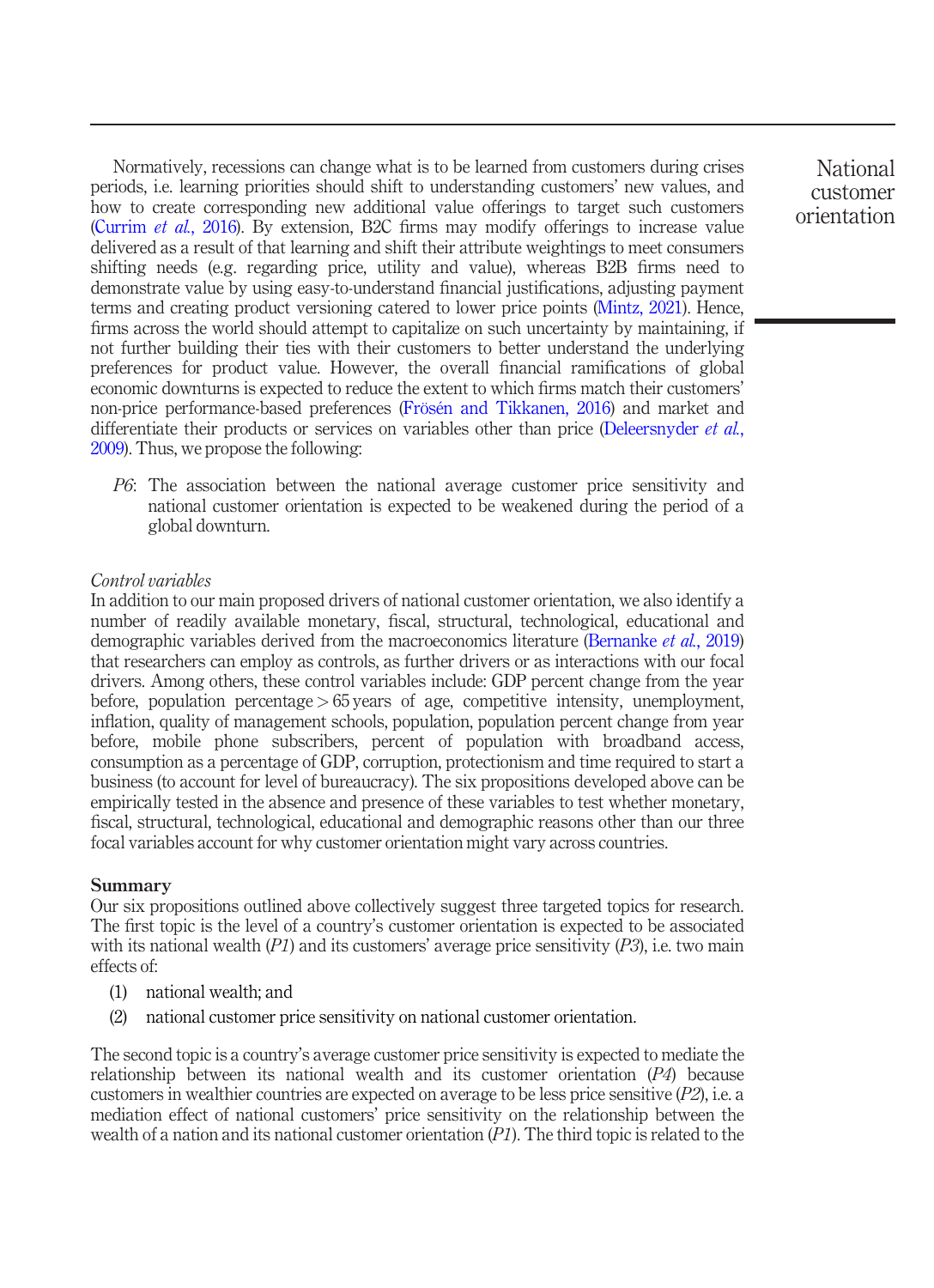effect of economic downturns, such as recessions and pandemics, which are expected to moderate the relationships between national wealth and national customer orientation (P5) and national customer price sensitivity and national customer orientation (P6), i.e. two moderating effects of downturns on the relationships between national wealth and national customer orientation  $(PI)$  and between national customer price sensitivity and national customer orientation  $(P3)$ . In the next section, we propose an agenda aimed at both testing these topics and inspiring future research on national customer orientation.

#### Agenda for future research

This agenda for future research section is organized based on three sub-sections: a theoretical agenda with targeted topics and lists of key questions for research; an empirical agenda to test the theoretical topics and questions; and a managerial agenda on the value of implementing the theoretical and empirical agenda. Each section is also broken down by research opportunities for studies focusing solely on macro country-level analysis and integrating macro country-level with micro-level organizational analysis.

#### How scholars can advance theoretical knowledge on national customer orientation

A better understanding of drivers, mediators, moderators and consequences of national customer orientation is crucial for scholars to develop a reliable macro-marketing or customer-based benchmark. Thus, we now outline potential research avenues on the national customer orientation construct.

Use of national customer orientation on country-level research. We identify three themes for how future research can contribute to advances in scholarly research and managerial practice. First, future research should directly build on our propositions to identify hypotheses for how national customer orientation varies across countries and over time and the boundary conditions or contingencies that will alter these hypotheses. For example, economic crises often vary in duration, in depth, and in recovery ([Dekimpe and](#page-23-15) [Deleersnyder, 2017](#page-23-15)), so the magnitude of impact on national customer orientation from each crisis is likely to vary. In addition, scholars will note that while GDP per capita is often considered as the average income per person in a country, it is also a broad macro-economic measure that is comprised of all personal consumption, private investment, government spending and balance of payments (exports minus imports) in a country ([Bernanke](#page-22-0) et al., [2019](#page-22-0)). Thus, future research should expand on our conceptual framework to:

- analyze whether all global economic crises reduce the level of national customer orientation in countries or whether there is some threshold that needs to be crossed for national customer orientation to remain invariant;
- identify what causes national customer orientation to recover in certain countries from a global economic crisis sooner than others; and
- determine the suitable components and sub-components related to GDP per capita that can most (least) directly explain national customer orientation.

Second, at a broad level, the development of a national customer orientation construct should assist future cross-national marketing and consumer behavior studies. Crossnational marketing strategy research has focused on, among other topics, standardization versus adaption to new country markets ([Venaik and Midgley, 2019\)](#page-26-2), innovation ([Mooi](#page-25-16) et al.,  $2020$ ) and managerial use of information (Mintz *et al.*,  $2021$ ). Further, cross-national international marketing and IB research has also investigated various cross-national differences in consumer behavior topics such as trust ([Steenkamp and Geyskens, 2006\)](#page-26-17),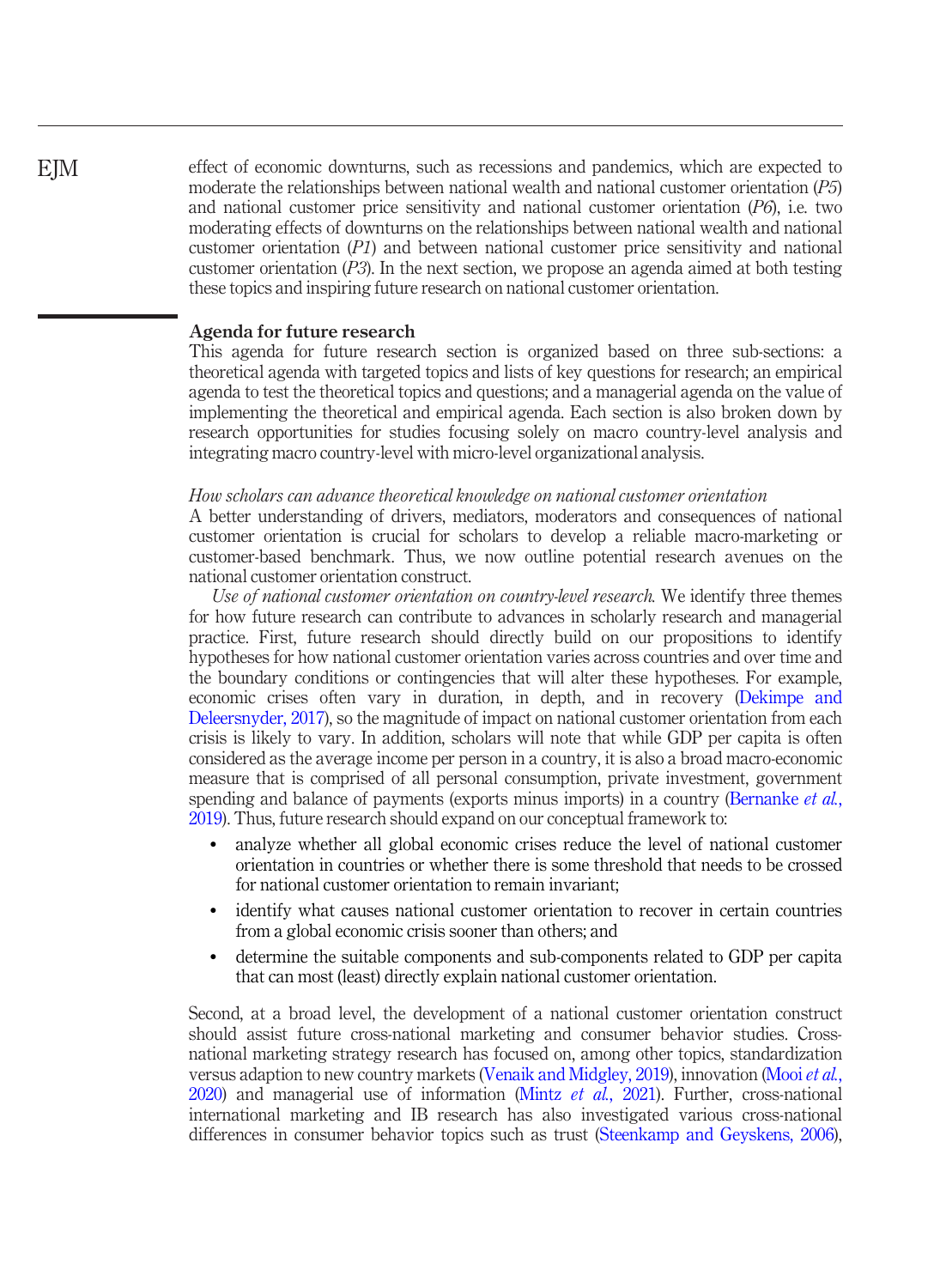country-of-origin brand imaging [\(Crouch](#page-23-16) *et al.*, 2021), culture and cultural distance ([Sinha](#page-26-18) et al.[, 2019\)](#page-26-18) and the importance of social networking ([Krishen](#page-25-17) et al., 2019). In addition, the IB literature focuses on potentially marketing-related topics such as the importance of foreign investments (Hu *et al.*[, 2021\)](#page-24-19), mergers and acquisitions (Zhou *et al.*[, 2016\)](#page-27-5) and research and development strategies [\(Wang](#page-27-6) *et al.*, 2020).

However, currently, these studies have not incorporated any macro country-level customer-based characteristics such as national customer orientation but instead relied on macro-economic, macro-geographic or macro-cultural characteristics to account for crossnational differences. Hence, the ability to use national customer orientation offers a potential opportunity to expand these areas of research by including a new construct that can help explain some of the underlying differences between and across countries. Thus, future research could:

- use national customer orientation as a macro-customer country-level based benchmark for cross-national consumer research, such as for studies on country-oforigin imaging, customer choices, trust in businesses and on consumers' social networks; and
- use national customer orientation as a macro-customer country-level based benchmark for cross-national marketing strategy research, such as for studies on globalization vs standardization, diffusion of innovations, metric use and market entry strategies.

Third, the COVID-19 pandemic caused a health-based economic crisis that resulted in customers' safety based fears changing their behaviors, which in turn also lead to a simultaneous financial crisis ([Deshpandé](#page-23-1) et al., 2020). The dramatic change in what consumers and firms purchased, how they purchased, the locations they worked and how consumers and firms communicated should have forced firms around the world to become more customer-centric than in previous financial-based recessions that more directly impacted finances over behaviors ([Mintz, 2021](#page-25-14)). Hence, future research should:

- examine the COVID-19 pandemic's short- and long-term effects on national customer orientation;
- compare and contrast the effect of the COVID-19 pandemic with other global economic downturns, such as the GFC; and
- analyze how national customer orientation varied based on countries health and economic responses to COVID-19.

Integrating national customer orientation with micro firm-level research. In contrast to previous smaller sample based scholarly research at the micro firm-level to explain macro country-level differences, the establishment of a national customer orientation construct enables researchers to address the relative importance of characteristics of the country, the industry and the firm on customer orientation. This type of investigation will enable researchers to overcome a repeatedly noted criticism of research in the international marketing and IB literatures to account for multiple levels of abstraction ([Kirkman](#page-25-7) *et al.*, [2006;](#page-25-7) [Tung and Stahl, 2018\)](#page-26-6) and address the false dichotomy that, according to [Farley and](#page-24-8) [Lehmann \(1994](#page-24-8), p. 112), negatively affected much of cross-national marketing research, i.e. polarization of views between "everything is the same" versus "everything is different" across and within countries. Hence, future research should:

 leverage the development of a national customer orientation construct to integrate macro country-level customer-based benchmarks with micro organizational-level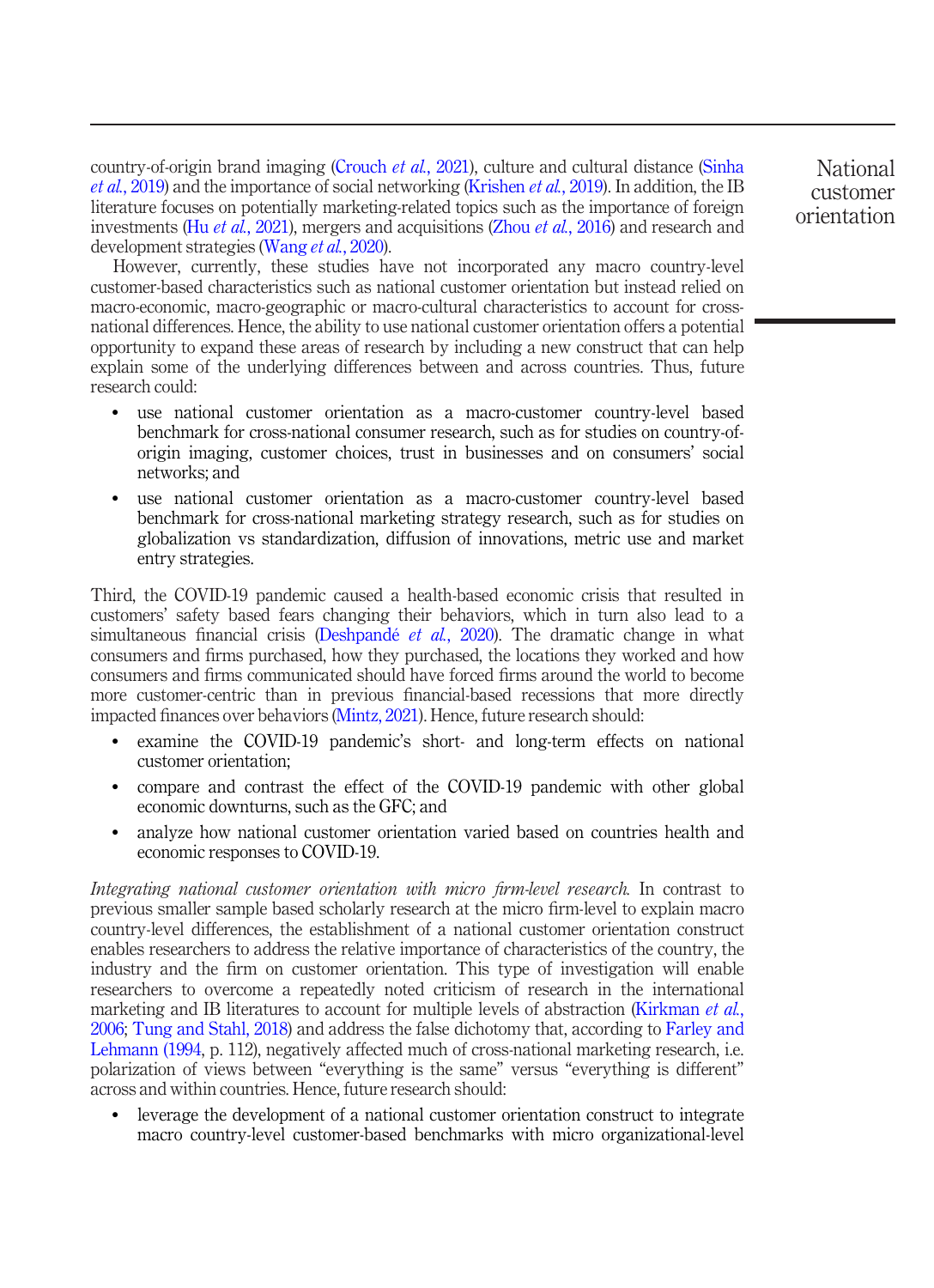customer orientation and meso industry-level customer orientation into a single framework; and

 investigate whether customer orientation from firms that compete in new country markets affects the national customer orientation in a country or if the national customer orientation of a country affects the customer orientation of the new firms.

In addition, it is likely that a country's national customer orientation is driven by subgroups within the country [\(Kievit](#page-24-11) *et al.*, 2013). This is statistically referred to as heterogeneity in effects and can be addressed by the application of latent class or finite mixture models aimed at identifying latent segments in the data for which our propositions hold and do not hold [\(Andrews](#page-22-2) et al., 2002; [Andrews and Currim, 2003\)](#page-22-3). Hence, opportunities exist for researchers and managers to identify sub-groups such as certain firms and industries within countries for when our propositions will and will not hold. Thus, future research could:

- identify why our propositions do and do not hold for groups of industries and firms within countries and how those differences impact national customer orientation scores; and
- use multivariate techniques such as latent class analysis to identify cross-country, industry and firm segments for when the propositions do and do not hold.

#### Empirical approaches to test the national customer orientation concept

This section addresses two questions. First, what are the empirical or data options to test the research questions and targeted research topics outlined above? Second, what are the pros and cons of each data option (e.g. the availability and cost of data collection)? We discuss main data options at the country (macro) and organization (micro) levels.

Macro country-level data. To empirically test our conceptual framework and propositions at the country-level most likely requires researchers to use data from internationally recognized organizations that possess the resources and connections needed to collect information from a large number of countries, a large number of companies in each country and for a sustained or long period of time. At this time, to our best knowledge, the WEF's GCR, is the only available extant data on national-level customer orientation and national customer price sensitivity.

The WEF's GCR captures the opinions of over 14,000 business leaders from over 120 countries on an annual basis in its executive opinion survey and uses a methodology involving data treatments, weighted averages and multiple techniques to compute country averages on individual measures. The WEF's GCR provides three attractive features for those interested in using it to empirically test our conceptual framework and propositions:

- coverage of a large number of countries (112 countries), which is useful to explain cross-sectional variation across countries;
- number of businesses (over 14,000 businesses in total from over 120 countries), which is useful to ensure a decent number of businesses are included per country; and
- panel data collected annually between 2007–2017, which is useful to explain variation of customer orientation over time [[1](#page-22-6)].

All three attractive features of the data are well suited to determine whether a country's wealth effects its customer orientation through its effect on its customer price sensitivity,

# EJM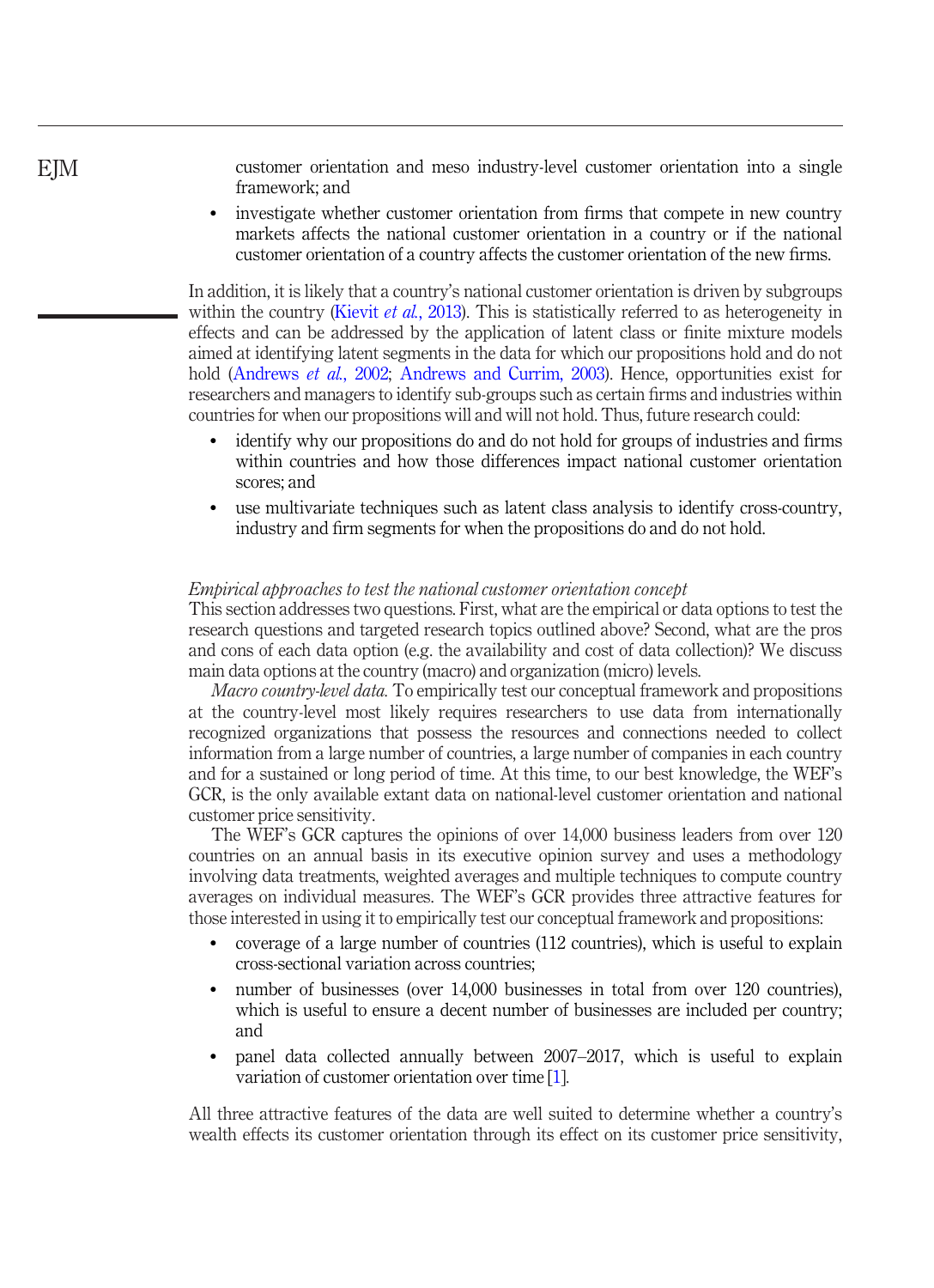and whether such effects are moderated by a global economic downturn such as a recession, but not the COVID-19 pandemic.

However, the WEF's GCR data also currently has at least three less than attractive features. First, the details on each country's sample representativeness and data aggregation techniques remain opaque. Second, the data on national customer orientation does not appear to be available before 2007 or after 2018, which limits the time period of any study and restricts its analysis to just one global economic downturn. Third, the two potential measures most related to national customer orientation in the WEF GCR are single-item measures that do not necessarily overlap to their peer-reviewed organizational-level customer orientation counterparts [\[2\]](#page-22-7). In addition, the WEF's GCR potential measure for national customer price sensitivity is a single-item measure. Thus, these less than attractive features may results in scholars questioning the validity and reliability of the WEF's GCR provided national-level measures.

In contrast to the aforementioned limited data on national customer orientation and national price sensitivity, data on the wealth of a country, such as GDP per capita, and monetary, fiscal, structural, technological, educational and demographic variables can be taken directly from the World Bank Databank or other readily available data sources such as the WEF's GCR. Data on global economic shocks, such as the GFC, can be collected and specified based on data and definitions from the U.S. Federal Reserve Bank or the International Monetary Fund. Thus, to summarize current secondary data options:

- WEF data provides annual measures for a decade on national customer orientation and price sensitivity for over 100 countries, but these measures are single-item measures and based on an opaque data sample.
- World Bank, International Monetary Fund and U.S. Federal Reserve Bank provide readily available data on a number of macro-economic variables.

Micro organization-level data. An alternative option for research aimed at testing the national customer orientation framework and propositions is for scholars to collect micro organizational-level customer orientation data. This is the current common approach used by scholars trying to understand how customer orientation varies across organizations, not countries [\(Table 1\)](#page-2-0). However, it is possible that such data may be repurposed to understand how customer orientation varies across countries, which inherently has, at least, three positive and three less than positive features.

The first positive feature of using organizational-level data is researchers can use the commonly used customer orientation scale items from previous peer-reviewed published literature. This can provide researchers' (and reviewers) confidence in the measured customer orientation construct based on its theoretical and empirical precedence. The second positive feature is scholars can typically also collect information on several other important micro organizational-level and meso industry-level variables, such as the firm's size, performance, financial and strategic characteristics, target customer market (B2B vs B2C), industry characteristics and number of countries in which it operates. The third positive feature is using organizational-level controls makes it theoretically possible to reweight the collect data so that the sample of organizations collected is representative of the organizations in a particular country.

In contrast, the first negative feature of using organizational-level data is that the sample size required for empirical estimation requires reaching a sufficient number of firms within and across countries, which is typically beyond both the financial and human resource capabilities for almost all researchers. The second negative feature is the difficulty for researchers to collect data at the micro organizational-level over a sustained longer period of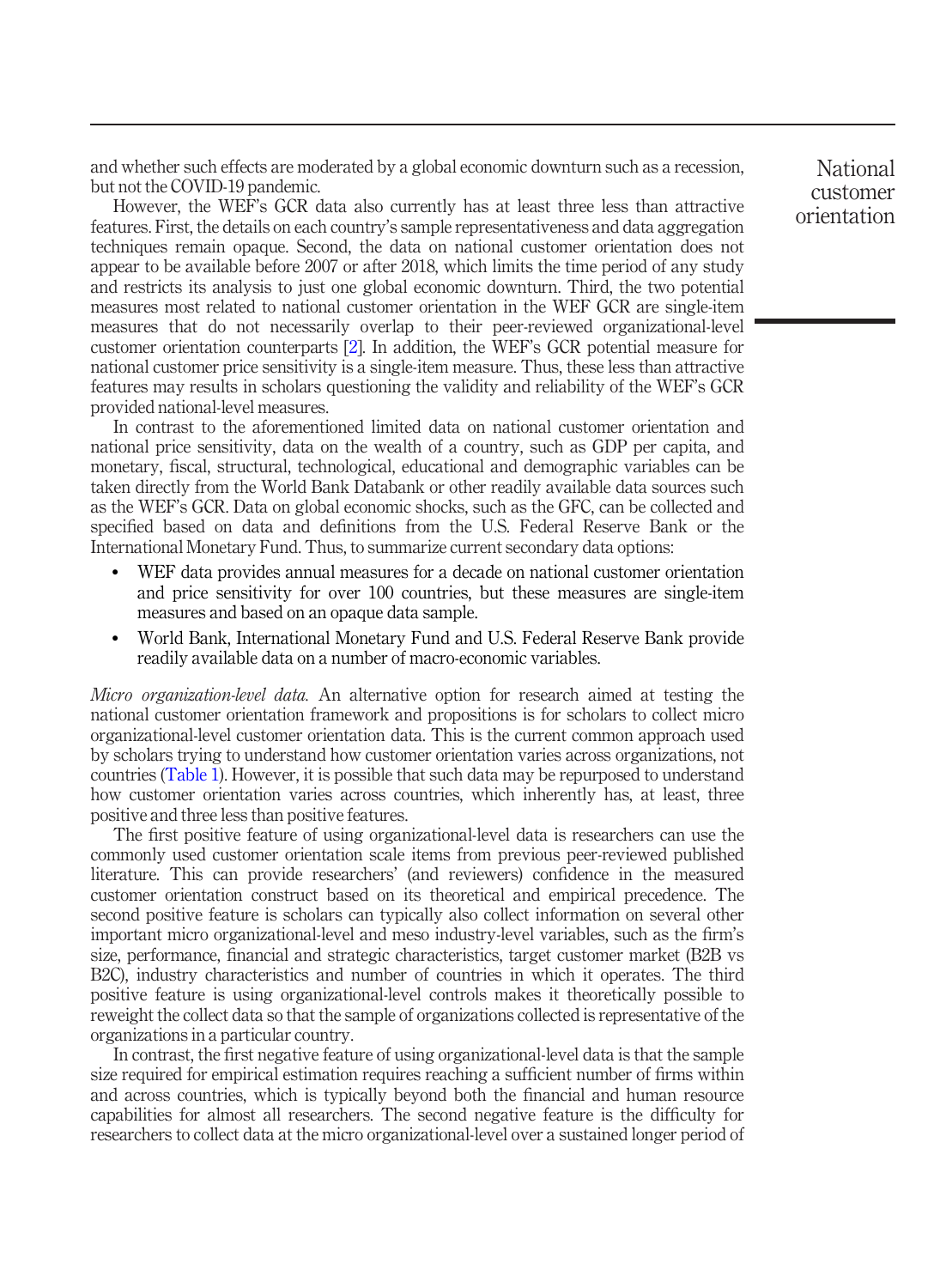time, such as the WEF's GCR's ten-year period. The third negative feature is peer-reviewed established measures of micro organizational-level customer orientation typically comprise of an eight-item measure ([Deshpandé and Farley, 1998](#page-23-17); Mintz et al.[, 2021\)](#page-25-5), which may create a barrier for time-constrained executives ([de Jong](#page-23-18) et al., 2009). These three reasons create a major barrier for future studies on macro country-level customer orientation or additional macro-marketing or customer-based benchmarks. Hence, most cross-national research on micro organizational-level customer orientation listed in [Table 1](#page-2-0) have needed to rely on meta-analyses combining individual studies or empirical tests with a limited number of countries or a limited number of firms that have offices in a number of countries at a single point of time. Thus, to summarize:

- Data on customer orientation at the micro-firm level can be based on scales that have precedence in the customer orientation literature and enable researchers to have better transparency based on a primary data collection procedure.
- Data on customer orientation at the micro-firm level for a large number of countries is costly, time consuming and requires broad participation of firms and industries within each country.

As a path forward, we advise future researchers to attempt to collaborate with international organizations, such as the WEF, so that the less than positive features with their datasets can be assessed and overcome for scholarly research to advance in this area. However, if partnerships between scholars and international organizations are unattainable, then we recommend scholars to use both macro country-level data from such organizations and augment this data with additional collected at the micro organizational-level. This combination of macro country-level and micro organizational-level data would then enable researchers to establish country-level baselines of national customer. Finally, we advise researchers to be forthcoming with their data limitations but we also urge editors and reviewers to consider the trade-offs between using secondary and primary data sets to address unexplored research questions and the academic rigor typically required in data needed to publish in top marketing journals. Consequently, we summarize the empirical strategy as:

- Researchers need to make trade-offs between market and customer orientation measures commonly used in micro-firm literature and data available from international organizations.
- Researchers should attempt to collaborate with international organizations that have the resources and capabilities to spearhead data collection efforts across a substantially large number of countries continuously over a number of years.

# How managers can benefit from advances in knowledge on national customer orientation? This section addresses two main questions to provide recommendations for how the use and future research on national customer orientation can help headquartered global and country managers better manage customer orientation all over the world and over time. The first question is how can managers benefit from advances in practical knowledge on national customer orientation? The second is how can managers benefit from integrating national customer orientation with micro-firm and meso-industry variables?

Use of national customer orientation to benefit managers. The national customer orientation construct's primary managerial contributions lies in its ability to assist global marketing, international segmentation and international market entry strategy decisions

**EIM**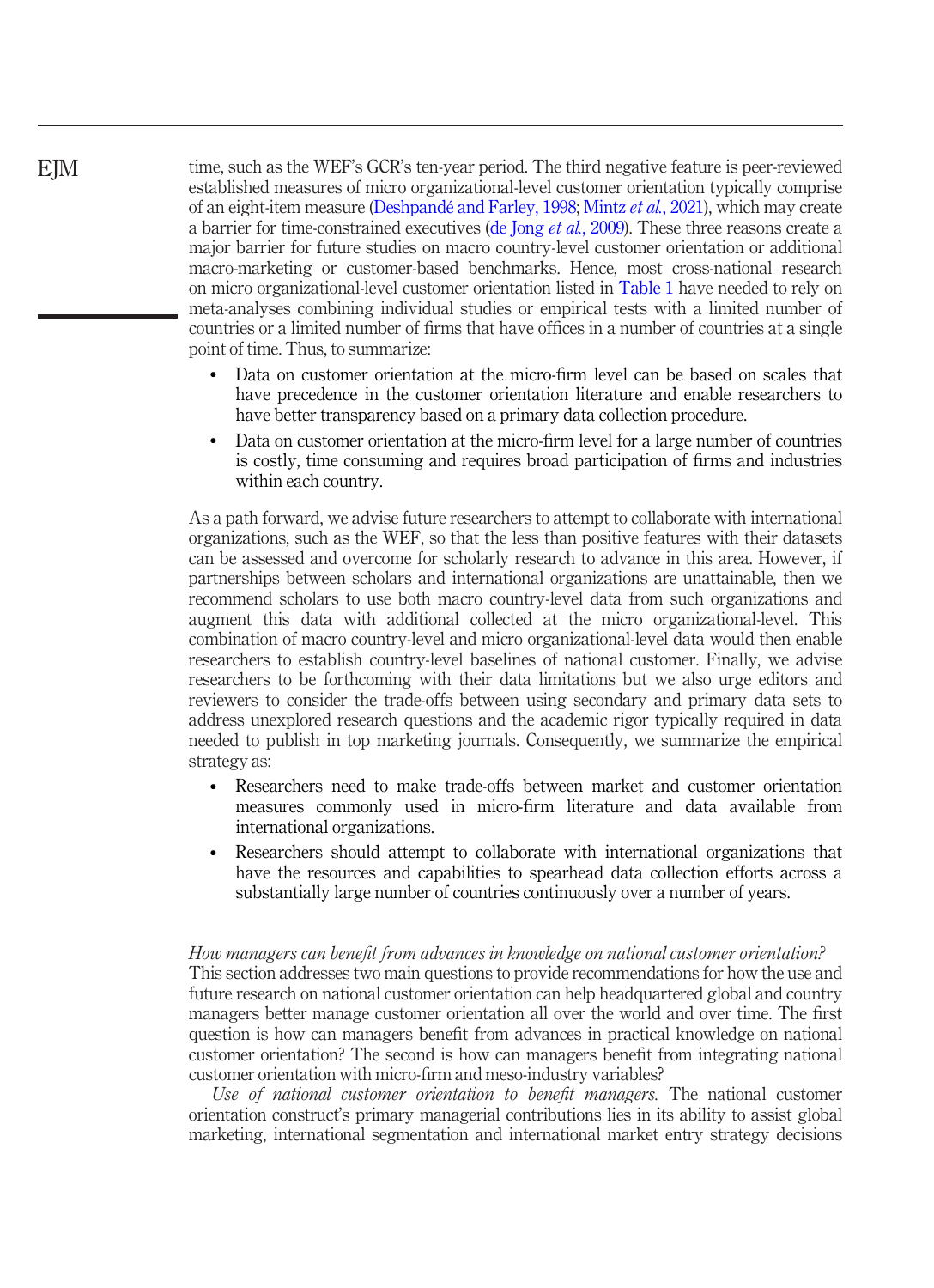[\(Marchi](#page-25-2) et al., 2014; [Venaik and Midgley, 2019\)](#page-26-2). First, the establishment of a national customer orientation construct can address the consistent and continual problem identified by top executives (e.g. CEOs and CMOs) of many global firms; who when seeking to be customer-centric, report that urging their foreign offices to adopt such a focus often encounters substantial resistance from local managers [\(Isobar, 2019\)](#page-24-1). For example, if top executives of a global firm are attempting to make their local offices in El Salvador and Nicaragua more customer-centric and oriented, they can use our proposed national orientation construct to understand that the baseline national customer orientation may be greater in El Salvador than Nicaragua because of El Salvador having greater GDP per capita and lower price sensitivity than Nicaragua. This understanding contrasts with believing that differences in the customer orientation between their El Salvador and Nicaragua offices was solely a function of the execution and implementation of marketing efforts in those countries. Moreover, these top executives can use our framework to potentially understand that national customer orientation in El Salvador and Nicaragua are each reduced during global economic shock relative to non-shock time periods. Such a potential understanding would allow top executives to directly compare their efforts to get the local offices to become more customer oriented in each of the two periods (recessions versus stable periods). Thus, managers can benefit from the national customer construct to:

- better judge firm's customer-centric strategies relative to benchmarks for these countries; and
- compare firm's customer-centric strategies across countries while accounting for national customer orientation benchmarks.

Second, the use of a national customer orientation measure can help overcome the lack of customer or marketing-based dynamic benchmarks, which has made it difficult for firms to decide on cross-national strategies needed to employ across markets beyond relying on economic, geographical, or cultural indicators [\(Chung, 2010](#page-23-2)). Hence, in addition to the provision of benchmark levels per country and over time, top executives of global firms can use our framework to develop across-country segmentation strategies based on the similarity of national customer orientation scores, in contrast to relying solely on economic and cultural indicators ([Budeva and Mullen, 2014](#page-23-0)). Thus, managers could use national customer orientation to:

- identify the level of customer orientation needed for their market entry and everyday tactical decisions; and
- create segments of countries based on their levels of customer orientation, such as Bulgaria, Cameroon, Paraguay and Vietnam, if these countries have similar low national customer orientation scores, rather than geographically close countries that may have dissimilar customer orientation scores, such as Japan, South Korea and China.

Use of national customer orientation integrated with micro firm-level constructs to benefit *managers*. Integrating macro-country national customer orientation benchmarks with mesoindustry and micro-firm customer orientation benchmarks will enable global executives to form more realistic expectations about how much a particular firm's customer orientation practices should vary relative to their peers both across and within countries, industries and firms. In addition, while the focus in this paper so far has been on the importance for research to establish antecedents of national customer orientation, it will be equally important for managers to conduct research that establishes the consequences of national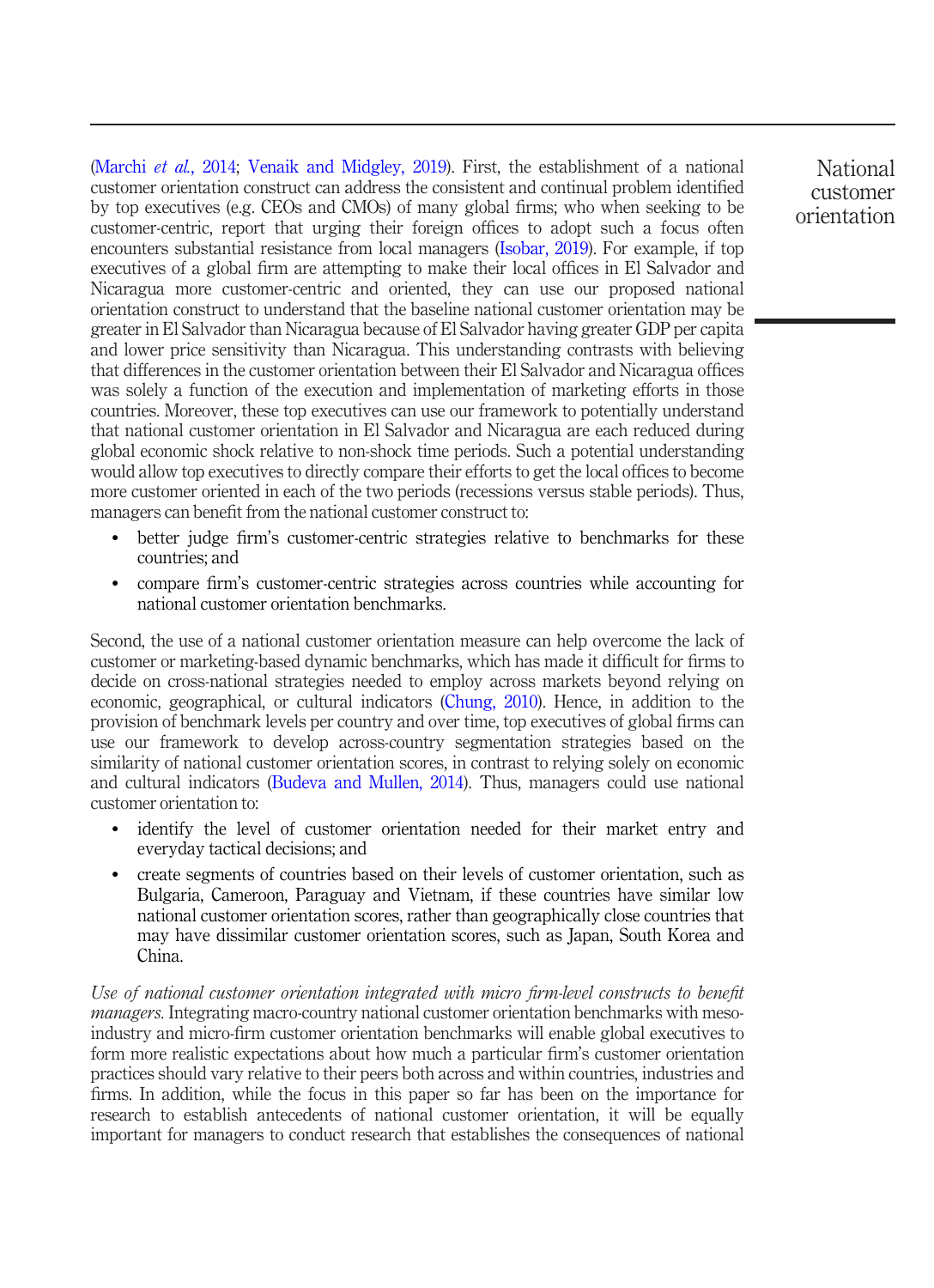customer orientation. Researchers and practitioners can build on our conceptual framework by considering several key performance outcomes or consequences resulting from the level of national customer orientation across countries and time such as customer satisfaction, profits of companies operating in the country, the standard of living, stock market returns, etc. The establishment of findings of national customer orientation's consequences can provide managers clear evidence for how customer orientation can both positively and negatively affect firm performance, a potential solution to the problem that critics of international marketing and IB literatures often discuss, i.e. these literatures over-focus on either positive or negative effects but not both ([Stahl and Tung, 2015;](#page-26-19) [Tung and Verbeke,](#page-26-20) [2010](#page-26-20)). Consequently, future research can help benefit managers by:

- identifying the conditions in which it benefits (and harms) firms to enact greater customer orientation in comparison to their micro organizational-level, meso industry-level and macro country-level peers; and
- investigating the types of performance metrics that result in greater performance when firms enact greater customer orientation than their micro organizational-level, meso industry-level and macro country-level peers.

The use of the national customer orientation construct should also assist managers with their assessments of global marketing-mix efforts ([Kübler](#page-25-10) et al., 2018). For example, past marketing-mix response model efforts have typically relied on data from online purchases or scanner panels at the consumer or brand-level [\(Bahadir](#page-22-5) *et al.*, 2015; [van Heerde](#page-26-15) *et al.*, 2013). However, the data used in those studies can only contain a small number of countries and firms within those countries. The proposed national customer orientation and national price sensitivity constructs enable managers a method to enhance their marketing-mix response modeling efforts by accounting for a greater number of countries and by enabling the inclusion of controls for national macro-customer characteristics that also effect customer reactions to marketing-mix efforts. Further, managers should benefit from research that assess the conditions of national customer orientation when particular types of marketingmix efforts result in better marketing-mix performance. Thus, future research can help benefit managers by:

- enabling the use of macro-marketing country-level controls when assessing marketing-mix response model efforts; and
- identifying the types of marketing-mix efforts that work best for firms competing in countries with similar (and dissimilar) national customer orientation scores.

## **Conclusion**

This research develops a new country level customer-based construct – national customer orientation – and a conceptual framework and propositions on drivers, mediators and moderators of the new construct. For both theory and practice, where customer-centricity and customer-oriented companies are an increasingly normative goal [\(McKinsey and](#page-25-3) [Company, 2017](#page-25-3)), establishing national customer orientation benchmarks across countries and drivers of such benchmarks over time are important to set expectations and better understand whether companies are operating or should operate above or below the baselinelevel in a particular country at a point in time. Future research on national customer orientation offers important opportunities to advance both theory and practice in addition to complimenting the rich literature and knowledge on firm-level customer orientation. We hope our agenda outlining theoretical, empirical and managerial opportunities inspires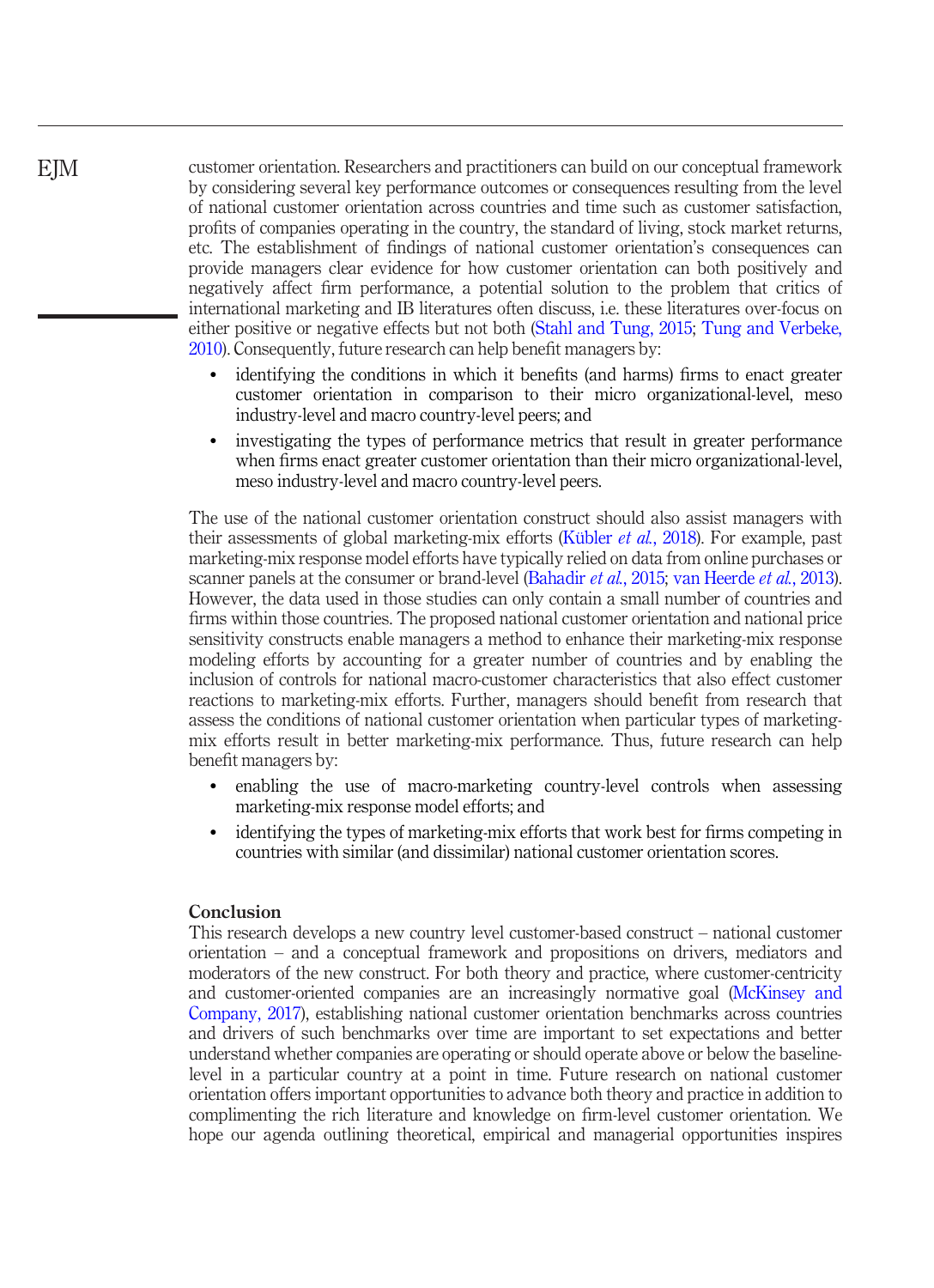further development of the national customer orientation construct so managers and scholars can regularly employ micro- and macro-level marketing benchmarks, similar to how the development of a theory of national culture [\(Hofstede, 1980](#page-24-2); [House](#page-24-20) et al., 2004) and its organizational culture compliment ([Cameron and Quinn, 2011;](#page-23-19) [Deshpandé](#page-23-3) et al., 2000) substantially influenced IB, marketing and management practice and scholarly work.

We believe the proposed national customer orientation construct offers exciting opportunities for scholars and managers to incorporate country-level macro-marketing constructs and decisions to complement macro-economic country-level, micro organizational-level and meso industry-level constructs. We acknowledge the empirical challenges that may limit the widespread use of national customer orientation but hope that scholars and managers can collaborate with international organizations to conduct important and needed research in this area. We hope the results of that future research will assist managers and richen international marketing and IB research on a variety of important topics.

# Notes

- <span id="page-22-6"></span>1. For further details about the WEF's GCR, we refer readers to Section 1.3 of the 2015–2016 WEF's GCR or Appendix C of the 2017–2018 WEF's GCR.
- <span id="page-22-7"></span>2. The two potential WEF's GCR measures most related to national customer orientation in the WEF's GCR are the following. The first is labeled by the WEF's GCR as "degree of customer orientation" and is measured as: "in your country, how well do companies treat customers?  $[1 =$ poorly – mostly indifferent to customer satisfaction;  $7 =$  extremely well – highly responsive to customers and seek customer retention]." The second is labeled by the WEF GCR as "extent of marketing" and is measured by the WEF GCR in its Executive Opinion Survey as: "in your country, how successful are companies in using marketing to differentiate their products and services?  $[1 = not successful at all; 7 = extremely successful."$  The potential WEF GCR measure most related to national customer price sensitivity is labeled by the WEF's GCR as "buyer sophistication," and measured in its executive opinion survey as: "in your country, on what basis do buyers make purchasing decisions?  $[1 =$  based solely on the lowest price;  $7 =$  based on sophisticated performance attributes]."

#### References

- <span id="page-22-1"></span>Anderson, J. and Markides, C. (2007), "Strategic innovation at the base of the pyramid", MIT Sloan Management Review, Vol. 49 No. 1, available at: [https://sloanreview.mit.edu/article/strategic](https://sloanreview.mit.edu/article/strategic-innovation-at-the-base-of-the-pyramid/)[innovation-at-the-base-of-the-pyramid/](https://sloanreview.mit.edu/article/strategic-innovation-at-the-base-of-the-pyramid/)
- <span id="page-22-3"></span>Andrews, R.L. and Currim, I.S. (2003), "A comparison of segment retention criteria for finite mixture logit models", Journal of Marketing Research, Vol. 40 No. 2, pp. 235-243.
- <span id="page-22-2"></span>Andrews, R.L., Ainslie, A. and Currim, I.S. (2002), "An empirical comparison of logit choice models with discrete versus continuous representations of heterogeneity", Journal of Marketing Research, Vol. 39 No. 4, pp. 479-487.
- <span id="page-22-5"></span>Bahadir, S.C., Bharadwaj, S.G. and Srivastava, R.K. (2015), "Marketing mix and brand sales in global markets: examining the contingent role of country-market characteristics", Journal of International Business Studies, Vol. 46 No. 5, pp. 596-619.
- <span id="page-22-0"></span>Bernanke, B., Olekalns, N., Frank, R.H., Antonovics, K.L. and Heffetz, O. (2019), *Principles of* Macroeconomics, 5th ed., McGraw-Hill Education (Australia), Sydney, NSW.
- <span id="page-22-4"></span>Brunner, K., Cukierman, A. and Meltzer, A.H. (1980), "Stagflation, persistent unemployment and the permanence of economic shocks", Journal of Monetary Economics, Vol. 6 No. 4, pp. 467-492.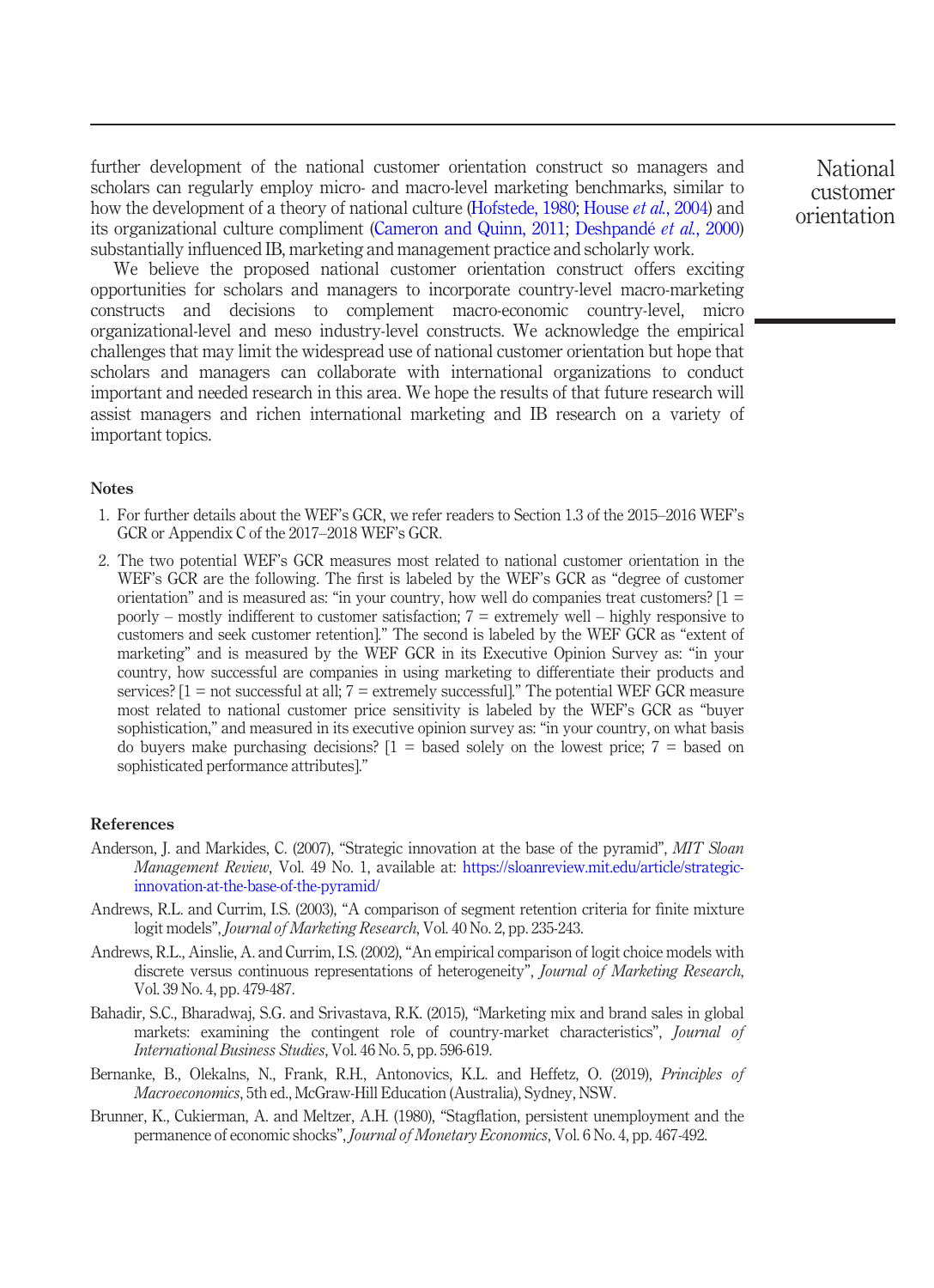- <span id="page-23-0"></span>Budeva, D.G. and Mullen, M.R. (2014), "International market segmentation: economics, national culture and time", European Journal of Marketing, Vol. 48 Nos 7/8, pp. 1209-1238.
- <span id="page-23-12"></span>Burgess, S.M. and Steenkamp, J.-B.E.M. (2006), "Marketing renaissance: how research in emerging markets advances marketing science and practice", *International Journal of Research in* Marketing, Vol. 23 No. 4, pp. 337-356.
- <span id="page-23-19"></span>Cameron, K.S. and Quinn, R.E. (2011), Diagnosing and Changing Organizational Culture, 3rd ed., Jossey-Bass, San Francisco, CA.
- <span id="page-23-4"></span>Cano, C.R., Carrillat, F.A. and Jaramillo, F. (2004), "A Meta-analysis of the relationship between market orientation and business performance: evidence from five continents", International Journal of Research in Marketing, Vol. 21 No. 2, pp. 179-200.
- <span id="page-23-8"></span>Choudhary, V., Currim, I., Dewan, S., Jeliazkov, I., Mintz, O. and Turner, J. (2017), "Evaluation set size and purchase: evidence from a product search engine", Journal of Interactive Marketing, Vol. 37, pp. 16-31.
- <span id="page-23-2"></span>Chung, H.F.L. (2010), "International marketing decision governance, standardisation, and performance: a framework in the cross-market scenario", European Journal of Marketing, Vol. 44 Nos 11/12.
- <span id="page-23-16"></span>Crouch, R.C., Lu, V.N., Pourazad, N. and Ke, C. (2021), "Investigating country image influences after a product-harm crisis", European Journal of Marketing, Vol. 55 No. 3, pp. 894-924.
- <span id="page-23-13"></span>Currim, I.S., Lim, J. and Zhang, Y. (2016), "Commitment to marketing spending through recessions: better or worse stock market returns?", European Journal of Marketing, Vol. 50 No. 12, pp. 2134-2161.
- <span id="page-23-5"></span>D'Andrea, G., Ring, L.J., Aleman, B.L. and Stengel, A. (2006), "Breaking the myths on emerging consumers in retailing", International Journal of Retail and Distribution Management, Vol. 34 No. 9, pp. 674-687.
- <span id="page-23-11"></span>Day, G.S. and Nedungadi, P. (1994), "Managerial representations of competitive advantage", *Journal of* Marketing, Vol. 58 No. 2, p. 31.
- <span id="page-23-18"></span>de Jong, M.G., Steenkamp, J.-B.E.M. and Veldkamp, B.P. (2009), "A model for the construction of country-specific yet internationally comparable short-form marketing scales", Marketing Science, Vol. 28 No. 4, pp. 674-689.
- <span id="page-23-15"></span>Dekimpe, M.G. and Deleersnyder, B. (2017), "Business cycle research in marketing: a review and research agenda", Journal of the Academy of Marketing Science, pp. 1-28.
- <span id="page-23-9"></span>Deleersnyder, B., Dekimpe, M.G., Steenkamp, J.-B.E.M. and Leeflang, P.S.H. (2009), "The role of national culture in advertising's sensitivity to business cycles: an investigation across continents", Journal of Marketing Research, Vol. 46 No. 5, pp. 623-636.
- <span id="page-23-7"></span>Deshpandé, R. (1999), "Foreseeing' marketing", *Journal of Marketing*, Vol. 63 No. 4\_suppl1, pp. 164-167.
- <span id="page-23-17"></span>Deshpandé, R. and Farley, J.U. (1998), "Measuring market orientation: generalization and synthesis", Journal of Market-Focused Management, Vol. 2 No. 3, pp. 213-232.
- <span id="page-23-3"></span>Deshpandé, R., Farley, J.U. and Webster, F.E. Jr., (2000), "Triad lessons: generalizing results on high performance firms in five business-to-business markets", International Journal of Research in Marketing, Vol. 17 No. 4, pp. 353-362.
- <span id="page-23-1"></span>Deshpandé, R., Mintz, O. and Currim, I.S. (2020), Your Customers Have Changed. Here's How to Engage Them Again, Harvard Business School Working Knowledge (accessed 17 June 2020).
- <span id="page-23-14"></span>Dornbusch, R., Park, Y.C. and Claessens, S. (2000), "Contagion: understanding how it spreads", The World Bank Research Observer, Vol. 15 No. 2, pp. 177-197.
- <span id="page-23-10"></span>Dynan, K. and Sheiner, L. (2018), "GDP as a measure of economic well-being", No. Hutchins Center Working Paper #43, Hutchins Center on Fiscal and Monetary Policy, The Brookings Institution, available at: [www.brookings.edu/research/gdp-as-a-measure-of-economic-well-being/](https://www.brookings.edu/research/gdp-as-a-measure-of-economic-well-being/) (accessed 8 August 2019).
- <span id="page-23-6"></span>Ellis, P.D. (2006), "Market orientation and performance: a meta-analysis and cross-national comparisons", Journal of Management Studies, Vol. 43 No. 5, pp. 1089-1107.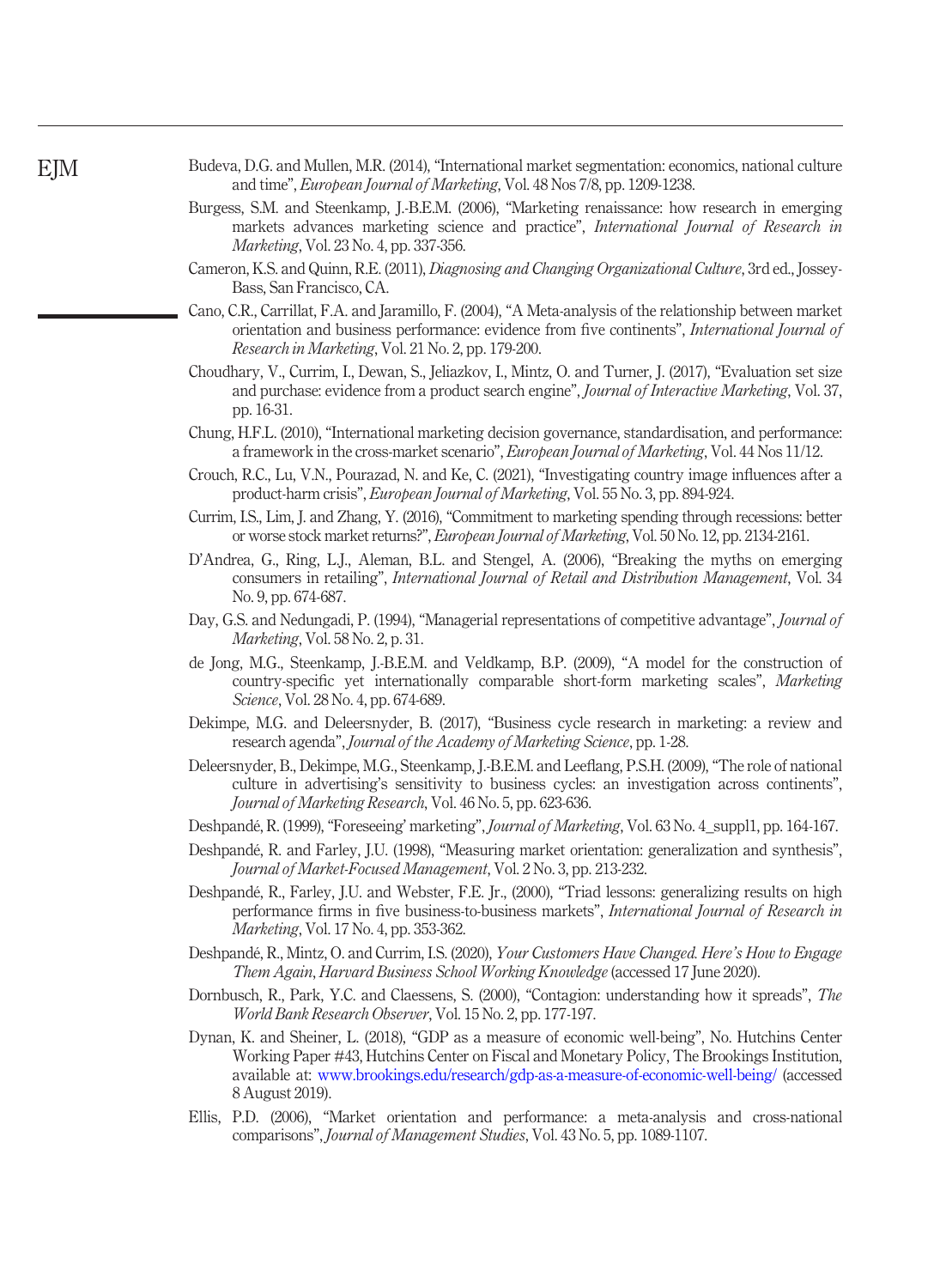- <span id="page-24-3"></span>Ernst, H., Kahle, H.N., Dubiel, A., Prabhu, J. and Subramaniam, M. (2015), "The antecedents and consequences of affordable value innovations for emerging markets", Journal of Product Innovation Management, Vol. 32 No. 1, pp. 65-79.
- <span id="page-24-15"></span>Estelami, H., Lehmann, D.R. and Holden, A.C. (2001), "Macro-economic determinants of consumer price knowledge: a meta-analysis of four decades of research", International Journal of Research in Marketing, Vol. 18 No. 4, pp. 341-355.
- <span id="page-24-0"></span>Fader, P. (2020), Customer Centricity: Focus on the Right Customers for Strategic Advantage, 2nd ed., Wharton Digital Press, University of PA.
- <span id="page-24-8"></span>Farley, J.U. and Lehmann, D.R. (1994), "Cross-national 'laws' and differences in market response", Management Science, Vol. 40 No. 1, pp. 111-122.
- <span id="page-24-14"></span>Fratzscher, M. (2012), "Capital flows, push versus pull factors and the global financial crisis", Journal of International Economics, Vol. 88 No. 2, pp. 341-356.
- <span id="page-24-18"></span>Frösén, J. and Tikkanen, H. (2016), "Development and impact of strategic marketing – a longitudinal study in a nordic country from 2008 to 2014", European Journal of Marketing, Vol. 50 No. 12, pp. 2269-2294.
- <span id="page-24-13"></span>Gao, H., Zhang, Y. and Mittal, V. (2017), "How does local–global identity affect price sensitivity?", Journal of Marketing, Vol. 81 No. 3, pp. 62-79.
- <span id="page-24-16"></span>Gordon, B.R., Goldfarb, A. and Li, Y. (2013), "Does price elasticity vary with economic growth? A crosscategory analysis", Journal of Marketing Research, Vol. 50 No. 1, pp. 4-23.
- <span id="page-24-9"></span>Gray, B.J. and Hooley, G.J. (2002), "Guest editorial: market orientation and service firm performance – a research agenda", European Journal of Marketing, Vol. 36 Nos 9/10, pp. 980-989.
- <span id="page-24-17"></span>Grewal, R. and Tansuhaj, P. (2001),"Building organizational capabilities for managing economic crisis: the role of market orientation and strategic flexibility", Journal of Marketing, Vol. 65 No. 2, pp. 67-80.
- <span id="page-24-4"></span>Grinstein, A. (2008), "The effect of market orientation and its components on innovation consequences: a meta-analysis", Journal of the Academy of Marketing Science, Vol. 36 No. 2, pp. 166-173.
- <span id="page-24-2"></span>Hofstede, G. (1980), Culture's Consequences: International Differences in Work-Related Values, Sage Publications, Beverly Hills, CA.
- <span id="page-24-20"></span>House, R.J., Hanges, P.J., Javidan, M., Dorfman, P.W. and Gupta, V. (2004), Culture, Leadership, and Organizations: The GLOBE Study of 62 Societies, SAGE Publications.
- <span id="page-24-19"></span>Hu, T., Natarajan, S. and Delios, A. (2021), "Sister cities, cross-national FDI, and the subnational FDI location decision", Journal of International Business Studies, Vol. 52 No. 7, pp. 1-23.
- <span id="page-24-1"></span>Isobar (2019), "Creative experience: the evolution of CX", Isobar, available at: [www.isobar.com/ch/en/](https://www.isobar.com/ch/en/news/isobar-launches-cx-survey/) [news/isobar-launches-cx-survey/](https://www.isobar.com/ch/en/news/isobar-launches-cx-survey/)
- <span id="page-24-10"></span>Jaramillo, F. and Grisaffe, D.B. (2009), "Does customer orientation impact objective sales performance? Insights from a longitudinal model in direct selling", Journal of Personal Selling and Sales Management, Vol. 29 No. 2, pp. 167-178.
- <span id="page-24-12"></span>Jaworski, B.J. and Kohli, A.K. (1993), "Market orientation: antecedents and consequences", Journal of Marketing, Vol. 57 No. 3, pp. 53-70.
- <span id="page-24-5"></span>Kaynak, E., Kara, A., Chow, C.S.F. and Laukkanen, T. (2016), "Role of adaptive selling and customer orientation on salesperson performance: evidence from two distinct markets of Europe and Asia", Journal of Transnational Management, Vol. 21 No. 2, pp. 62-83.
- <span id="page-24-11"></span>Kievit, R., Frankenhuis, W.E., Waldorp, L. and Borsboom, D. (2013), "Simpson's paradox in psychological science: a practical guide", Frontiers in Psychology, Vol. 4, doi: [10.3389/fpsyg.2013.00513](http://dx.doi.org/10.3389/fpsyg.2013.00513).
- <span id="page-24-7"></span>Kirca, A.H. and Hult, G.T.M. (2009), "Intra-organizational factors and market orientation: effects of national culture", International Marketing Review, Vol. 26 No. 6, pp. 633-650.
- <span id="page-24-6"></span>Kirca, A., Bearden, W. and Roth, K. (2011), "Implementation of market orientation in the subsidiaries of global companies: the role of institutional factors", Journal of the Academy of Marketing Science, Vol. 39 No. 5, pp. 683-699.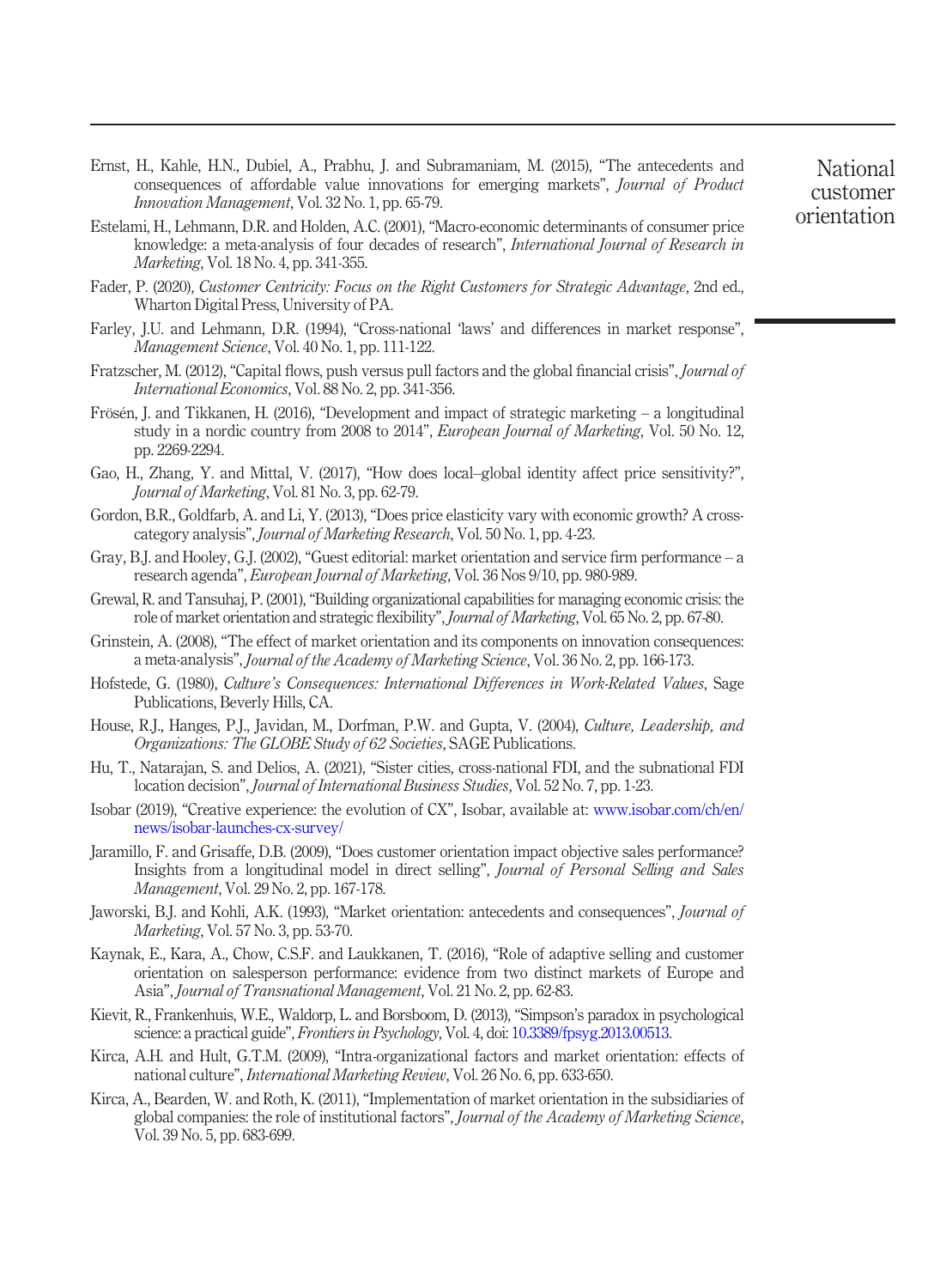- <span id="page-25-1"></span>Kirca, A.H., Jayachandran, S. and Bearden, W.O. (2005), "Market orientation: a meta-analytic review and assessment of its antecedents and impact on performance", Journal of Marketing, Vol. 69 No. 2, pp. 24-41.
- <span id="page-25-7"></span>Kirkman, B.L., Lowe, K.B. and Gibson, C.B. (2006), "A quarter century of culture's consequences: a review of empirical research incorporating hofstede's cultural values framework", Journal of International Business Studies, Vol. 37 No. 3, pp. 285-320.
- <span id="page-25-13"></span>Kolb, R.W. (Ed.) (2011), *Financial Contagion: The Viral Threat to the Wealth of Nations*, John Wiley and Sons, Hoboken, NJ.
- <span id="page-25-17"></span>Krishen, A.S., Leenders, M.A.A.M., Muthaly, S., Ziołkowska, M. and LaTour, M.S. (2019), "Social networking from a social capital perspective: a cross-cultural analysis", *European Journal of* Marketing, Vol. 53 No. 6, pp. 1234-1253.
- <span id="page-25-10"></span>Kübler, R., Pauwels, K., Yildirim, G. and Fandrich, T. (2018), "App popularity: where in the world are consumers most sensitive to price and user ratings?", Journal of Marketing, Vol. 82 No. 5, pp. 20-44.
- <span id="page-25-11"></span>Kumar, V., Jones, E., Venkatesan, R. and Leone, R.P. (2011), "Is market orientation a source of sustainable competitive advantage or simply the cost of competing?", *Journal of Marketing*, Vol. 75 No. 1, pp. 16-30.
- <span id="page-25-15"></span>Lamey, L., Deleersnyder, B., Dekimpe, M.G. and Steenkamp, J.-B.E.M. (2007), "How business cycles contribute to private-label success: evidence from the United States and Europe", *Journal of* Marketing, Vol. 71 No. 1, pp. 1-15.
- <span id="page-25-12"></span>Li, M. and Calantone, R. (1998), "The impact of market knowledge competence on new product advantage: conceptualization and empirical examination", Journal of Marketing, Vol. 62 No. 4, pp. 13-29.
- <span id="page-25-3"></span>McKinsey and Company (2017), Customer Experience: New Capabilities, New Audiences, New Opportunities, No. Number 2, McKinsey and Company.
- <span id="page-25-4"></span>Maity, M. and Singh, R. (2021), "Market development and value creation for low socioeconomic segments in emerging markets: an integrated perspective using the 4A framework", Journal of Macromarketing, Vol. 41 No. 2, pp. 373-390.
- <span id="page-25-2"></span>Marchi, G., Vignola, M., Facchinetti, G. and Mastroleo, G. (2014), "International market selection for small firms: a fuzzy-based decision process", European Journal of Marketing, Vol. 48 Nos 11/12, pp. 2198-2212.
- <span id="page-25-14"></span>Mintz, O. (2021), The Post-Pandemic Business Playbook: Customer-Centric Solutions to Help Your Firm Grow, Forthcoming, Palgrave Macmillan.
- <span id="page-25-9"></span>Mintz, O. and Currim, I.S. (2015), "When does metric use matter less?: How firm and managerial characteristics moderate the relationship between metric use and marketing mix performance", European Journal of Marketing, Vol. 49 Nos No. 11/12, pp. 1809-1856.
- <span id="page-25-5"></span>Mintz, O., Currim, I.S., Steenkamp, J.-B.E.M. and de Jong, M. (2021), "Managerial metric use in marketing decisions across 16 countries: a cultural perspective", Journal of International Business Studies, Vol. 52 No. 8, pp. 1474-1500.
- <span id="page-25-16"></span>Mooi, E., Rudd, J. and de Jong, A. (2020), "Process innovation and performance: the role of divergence", European Journal of Marketing, Vol. 54 No. 4, pp. 741-760.
- <span id="page-25-8"></span>Moorman, C. and Day, G.S. (2016), "Organizing for marketing excellence", Journal of Marketing, Vol. 80 No. 6, pp. 6-35.
- <span id="page-25-0"></span>Morgeson, F.V., Sharma, P.N. and Hult, G.T.M. (2015), "Cross-national differences in consumer satisfaction: Mobile services in emerging and developed markets", *Journal of International* Marketing, Vol. 23 No. 2, pp. 1-24.
- <span id="page-25-6"></span>Nakata, C. and Sivakumar, K. (2001), "Instituting the marketing concept in a multinational setting: the role of national culture", Journal of the Academy of Marketing Science, Vol. 29 No. 3, pp. 255-275.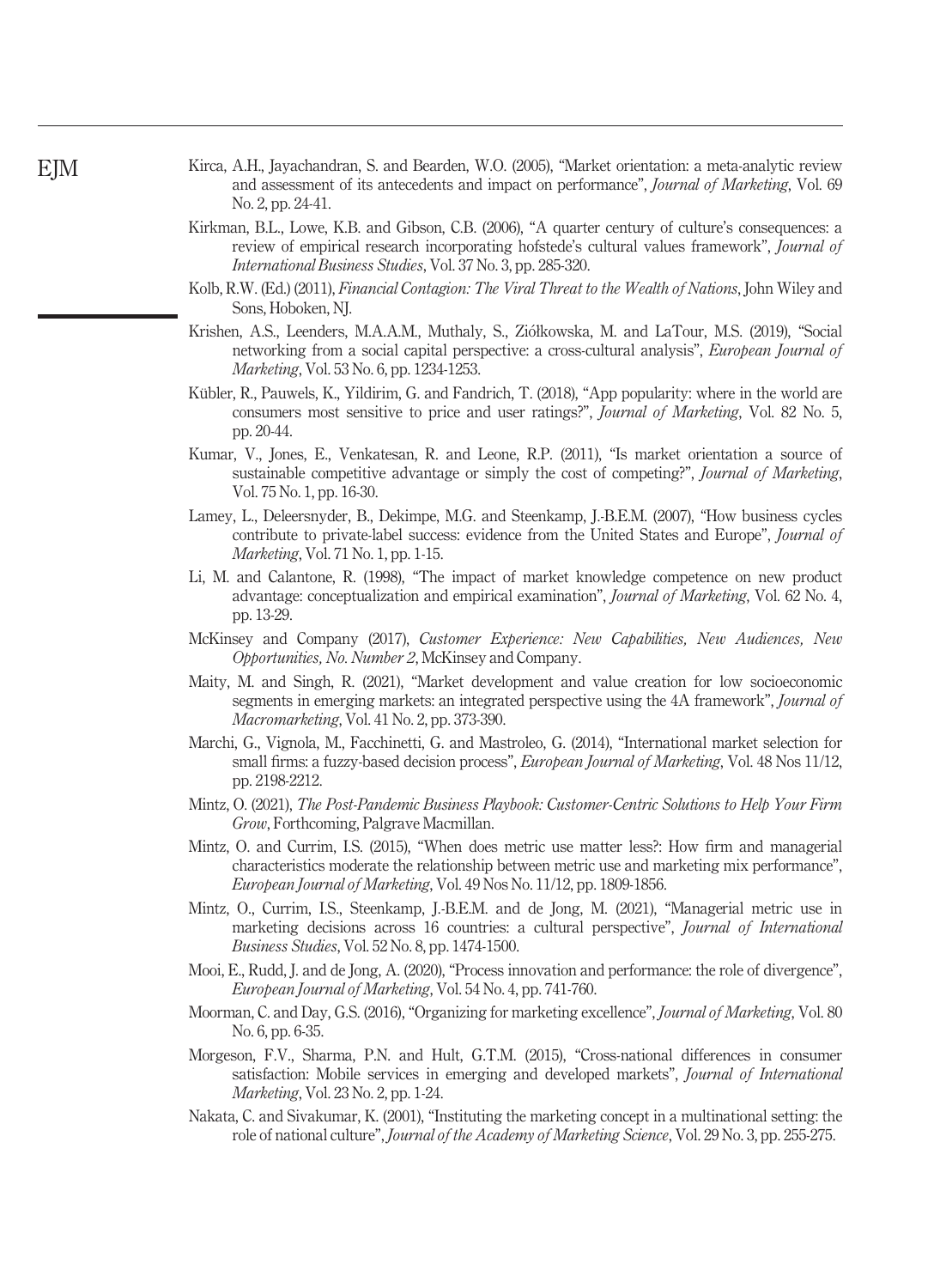- <span id="page-26-3"></span>Nakata, C. and Weidner, K. (2012), "Enhancing new product adoption at the base of the pyramid: a contextualized model", Journal of Product Innovation Management, Vol. 29 No. 1, pp. 21-32.
- <span id="page-26-9"></span>Narver, J.C. and Slater, S.F. (1990), "The effect of a market orientation on business profitability", *Journal* of Marketing, Vol. 54 No. 4, pp. 20-35.
- <span id="page-26-4"></span>Ozkaya, H.E., Droge, C., Hult, G.T.M., Calantone, R. and Ozkaya, E. (2015), "Market orientation, knowledge competence, and innovation", International Journal of Research in Marketing, Vol. 32 No. 3, pp. 309-318.
- <span id="page-26-1"></span>Palmatier, R.W., Moorman, C. and Lee, J.-Y. (Eds) (2019), Handbook on Customer Centricity, Edward Elgar Publishing, Cheltenham.
- <span id="page-26-16"></span>Pauwels, K., Erguncu, S. and Yildirim, G. (2013), "Winning hearts, minds and sales: how marketing communication enters the purchase process in emerging and mature markets", International Journal of Research in Marketing, Vol. 30 No. 1, pp. 57-68.
- <span id="page-26-0"></span>Pekovic, S. and Rolland, S. (2016), "Customer orientation and firm's business performance: a moderated mediation model of environmental customer innovation and contextual factors", European Journal of Marketing, Vol. 50 No. 12, pp. 2162-2191.
- <span id="page-26-10"></span>Ruekert, R.W. (1992), "Developing a market orientation: an organizational strategy perspective", International Journal of Research in Marketing, Vol. 9 No. 3, pp. 225-245.
- <span id="page-26-12"></span>Samuelson, P.A. and Nordhaus, W.D. (2009), *Economics*, 19th ed., McGraw-Hill Education, Boston.
- <span id="page-26-8"></span>Schumpeter, J.A. (1939), *Business Cycles*, Vol. 1, McGraw-Hill, New York, NY.
- <span id="page-26-13"></span>Sheth, J.N. (2011), "Impact of emerging markets on marketing: rethinking existing perspectives and practices", Journal of Marketing, Vol. 75 No. 4, pp. 166-182.
- <span id="page-26-18"></span>Sinha, A., Gu, H., Kim, N. and Emile, R. (2019), "Signaling effects and the role of culture: movies in international auxiliary channels", *European Journal of Marketing*, Vol. 53 No. 10, pp. 2146-2172.
- <span id="page-26-7"></span>Smith, W.R. (1956), "Product differentiation and market segmentation as alternative marketing strategies", Journal of Marketing, Vol. 21 No. 1, pp. 3-8.
- <span id="page-26-14"></span>Srinivasan, R., Lilien, G.L. and Sridhar, S. (2011), "Should firms spend more on research and development and advertising during recessions?", *Journal of Marketing*, Vol. 75 No. 3, pp. 49-65.
- <span id="page-26-19"></span>Stahl, G.K. and Tung, R.L. (2015), "Towards a more balanced treatment of culture in international business studies: the need for positive cross-cultural scholarship", Journal of International Business Studies, Vol. 46 No. 4, pp. 391-414.
- <span id="page-26-17"></span>Steenkamp, J.-B.E.M. and Geyskens, I. (2006), "How country characteristics affect the perceived value of web sites", Journal of Marketing, Vol. 70 No. 3, pp. 136-150.
- <span id="page-26-11"></span>The Economist Intelligence Unit (2015), "The value of experience: how the C-suite values customer experience in the digital age", available at: [https://perspectives.eiu.com/sites/default/](https://perspectives.eiu.com/sites/default/files/Genesys_Executive_Summary_-_GLOBAL_FINAL.pdf)files/ Genesys\_Executive\_Summary -\_GLOBAL\_FINAL.pdf (accessed 24 January 2020).
- <span id="page-26-5"></span>Theoharakis, V. and Hooley, G. (2008), "Customer orientation and innovativeness: differing roles in new and old Europe", International Journal of Research in Marketing, Vol. 25 No. 1, pp. 69-79.
- <span id="page-26-6"></span>Tung, R.L. and Stahl, G.K. (2018), "The tortuous evolution of the role of culture in IB research: what we know, what we don't know, and where we are headed", Journal of International Business Studies, Vol. 49 No. 9, pp. 1167-1189.
- <span id="page-26-20"></span>Tung, R.L. and Verbeke, A. (2010), "Beyond hofstede and GLOBE: improving the quality of crosscultural research", Journal of International Business Studies, Vol. 41 No. 8, pp. 1259-1274.
- <span id="page-26-15"></span>van Heerde, H.J., Gijsenberg, M.J., Dekimpe, M. and Steenkamp, J.-B.E.M. (2013), "Price and advertising effectiveness over the business cycle", Journal of Marketing Research, Vol. 50 No. 2, pp. 177-193.
- <span id="page-26-2"></span>Venaik, S. and Midgley, D.F. (2019), "Archetypes of marketing mix standardization-adaptation in MNC subsidiaries: fit and equifinality as complementary explanations of performance", *European* Journal of Marketing, Vol. 53 No. 2, pp. 366-399.